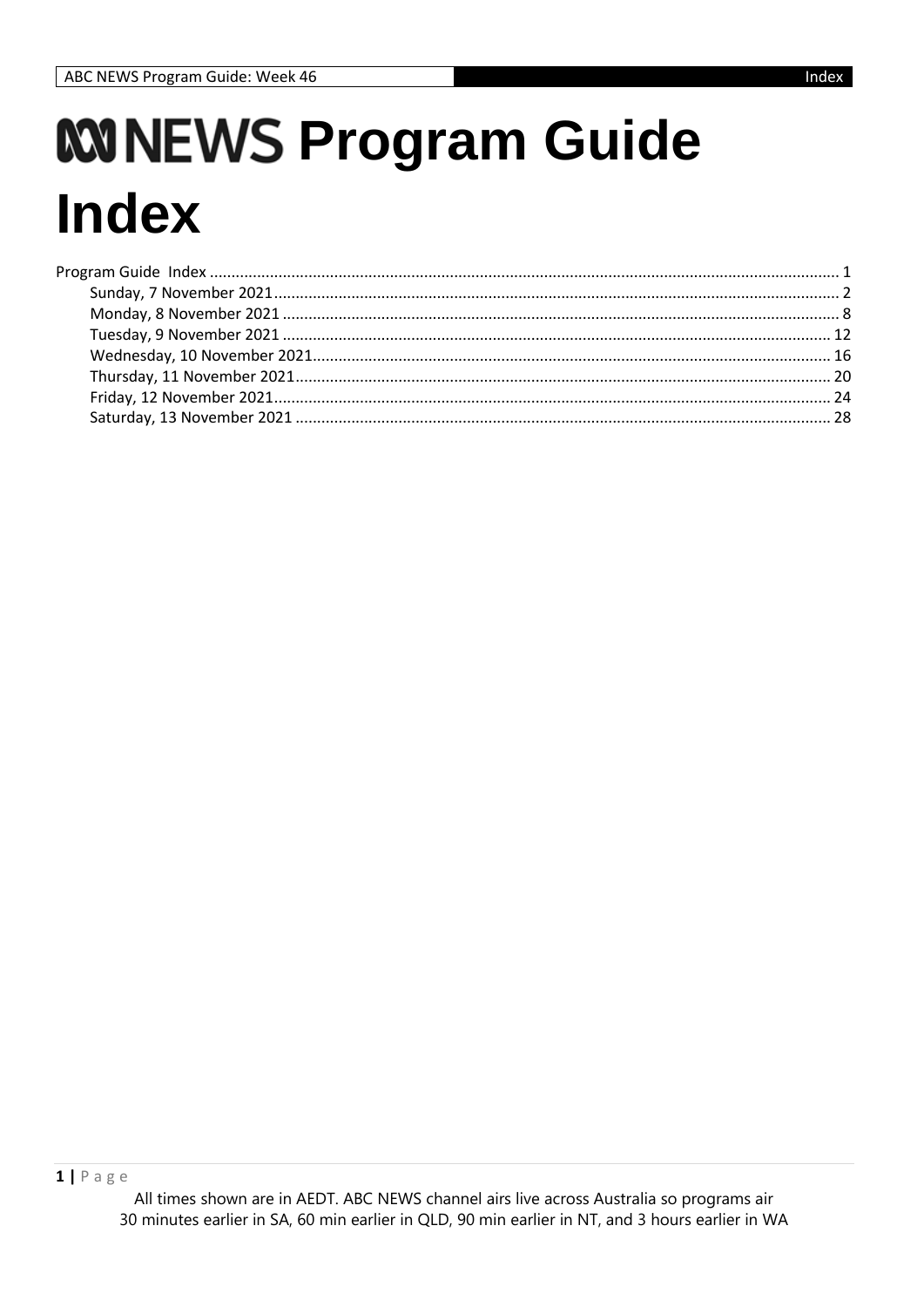# **Sunday, 7 November 2021**

| 6:00am  | <b>ABC News Update</b>                                                                    |
|---------|-------------------------------------------------------------------------------------------|
|         | The top stories from ABC News, updating you on the latest headlines and the overnight     |
|         | news from across Australia and around the world.                                          |
|         |                                                                                           |
| 6:00am  | Landline                                                                                  |
|         | (CC, Repeat)                                                                              |
|         | For 30 years Landline has been telling stories from the paddock to plate, covering crops, |
|         | climate, controversies and the characters of rural Australia. Connecting the city to the  |
|         | country since 1991. Presented by Pip Courtney.                                            |
|         |                                                                                           |
| 6:30am  | <b>ABC News Regional</b>                                                                  |
|         | (CC, Repeat)                                                                              |
|         | The ABC's network of reporters across Australia bring you a closer look at what's making  |
|         | headlines in regional and rural Australia, uncovering the news, views and what's really   |
|         | going on outside the big cities.                                                          |
|         |                                                                                           |
| 7:00am  | <b>Weekend Breakfast</b>                                                                  |
|         | (CC)                                                                                      |
|         | Ease into your Sunday with an intelligent and engaging mix of news, updated               |
|         | information, in-depth analysis, interviews, politics and weather. Presented by Johanna    |
|         | Nicholson and Fauziah Ibrahim plus sport with Jared Coote.                                |
|         |                                                                                           |
| 9:00am  | <b>Insiders</b>                                                                           |
|         | (CC)                                                                                      |
|         | David Speers and the panel unpack the week's big issues in politics from across Australia |
|         | and on the global front as the world gathers in Glasgow for the UN Climate Change         |
|         | Conference COP26.                                                                         |
|         |                                                                                           |
| 10:00am | <b>Weekend Breakfast</b>                                                                  |
|         | (CC)                                                                                      |
|         | Ease into your Sunday with an intelligent and engaging mix of news, updated               |
|         | information, in-depth analysis, interviews, politics and weather. Presented by Johanna    |
|         | Nicholson and Fauziah Ibrahim plus sport with Jared Coote.                                |
|         |                                                                                           |
| 11:00am | <b>ABC News</b>                                                                           |
|         | (CC)                                                                                      |
|         | Miriam Corowa presents the latest from ABC News, following today's top stories and        |
|         | coverage of events as they unfold. Plus original reporting, expert analysis and all the   |
|         | updated news, sport, weather and information you need.                                    |
|         |                                                                                           |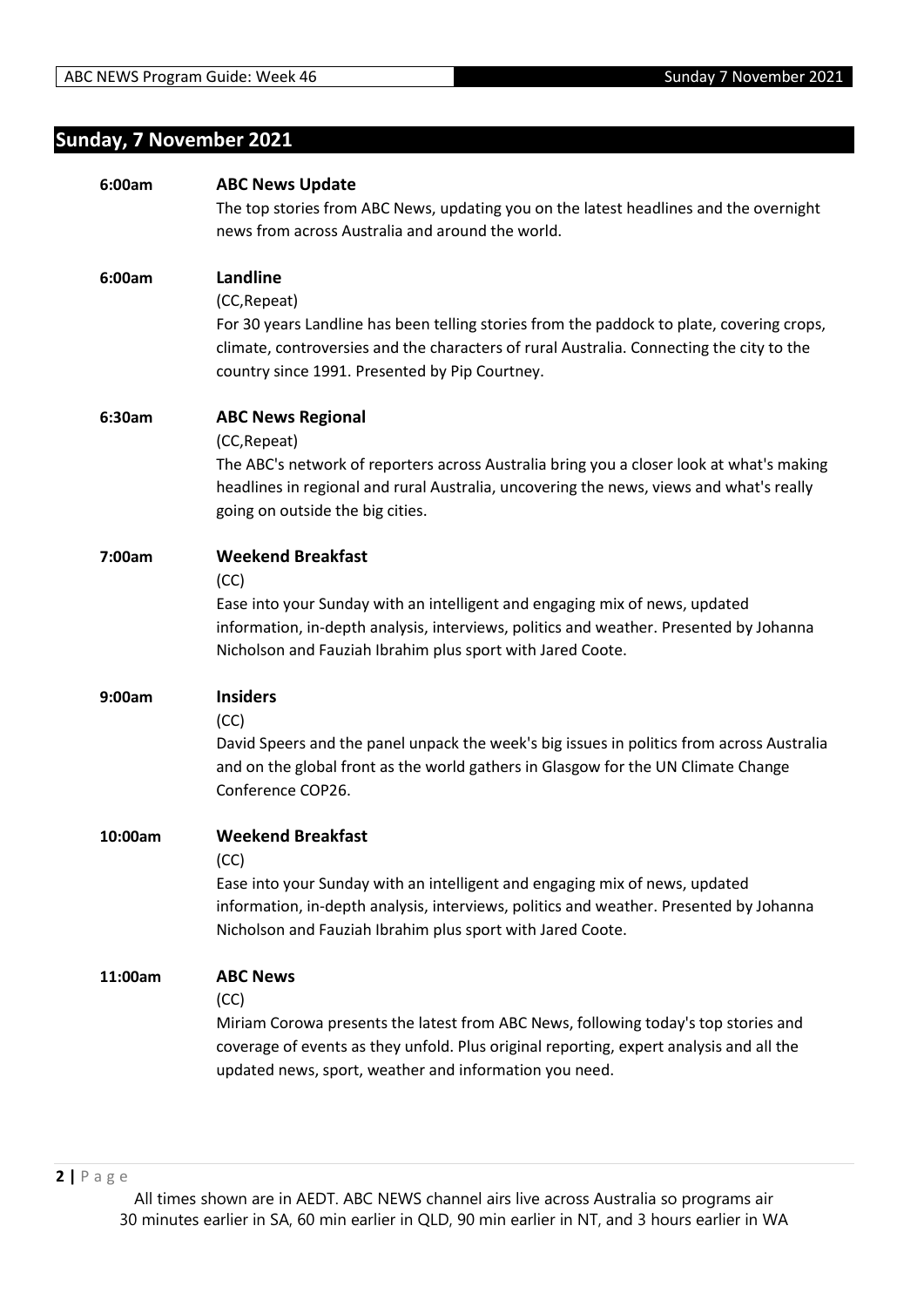| 11:30am | <b>Offsiders</b><br>(CC, Repeat)<br>Kelli Underwood and the panel look back at the big issues and events from the past<br>seven days in sport, including the Melbourne Cup Carnival plus a look ahead to the start<br>of the A-League Men and the upcoming Ashes Tour.               |
|---------|--------------------------------------------------------------------------------------------------------------------------------------------------------------------------------------------------------------------------------------------------------------------------------------|
| 12:00pm | <b>ABC News</b><br>(CC)<br>Miriam Corowa presents the latest from ABC News, following today's top stories and<br>coverage of events as they unfold. Plus original reporting, expert analysis and all the<br>updated news, sport, weather and information you need.                   |
| 12:30pm | <b>Close Of Business</b><br>(Repeat)<br>Rachel Pupazzoni presents a look back over the best stories and interviews from the<br>week on The Business, reporting on the big issues in the economy from finance, retail,<br>small business, the markets and more.                       |
| 1:00pm  | <b>ABC News</b><br>(CC)<br>Miriam Corowa presents the latest from ABC News, following today's top stories and<br>coverage of events as they unfold. Plus original reporting, expert analysis and all the<br>updated news, sport, weather and information you need.                   |
| 1:30pm  | Q+A Highlights<br>(CC, Repeat)<br>The show that puts you at the centre of the conversation. The highlights of Q+A as hosts<br>Virginia Trioli, David Speers and Stan Grant are joined by a panel with diverse opinions to<br>cover the topics that have everyone talking.            |
| 2:00pm  | <b>ABC News</b><br>Miriam Corowa presents the latest from ABC News, following today's top stories and<br>coverage of events as they unfold. Plus original reporting, expert analysis and all the<br>updated news, sport, weather and information you need.                           |
| 2:30pm  | <b>Australian Story</b><br>(CC,AD,Repeat)<br>Putting the 'real' back into reality TV, the award-winning series with no narrator and no<br>agendas, just authentic stories told in people's own words. For 25 years we have been<br>telling the stories of extraordinary Australians. |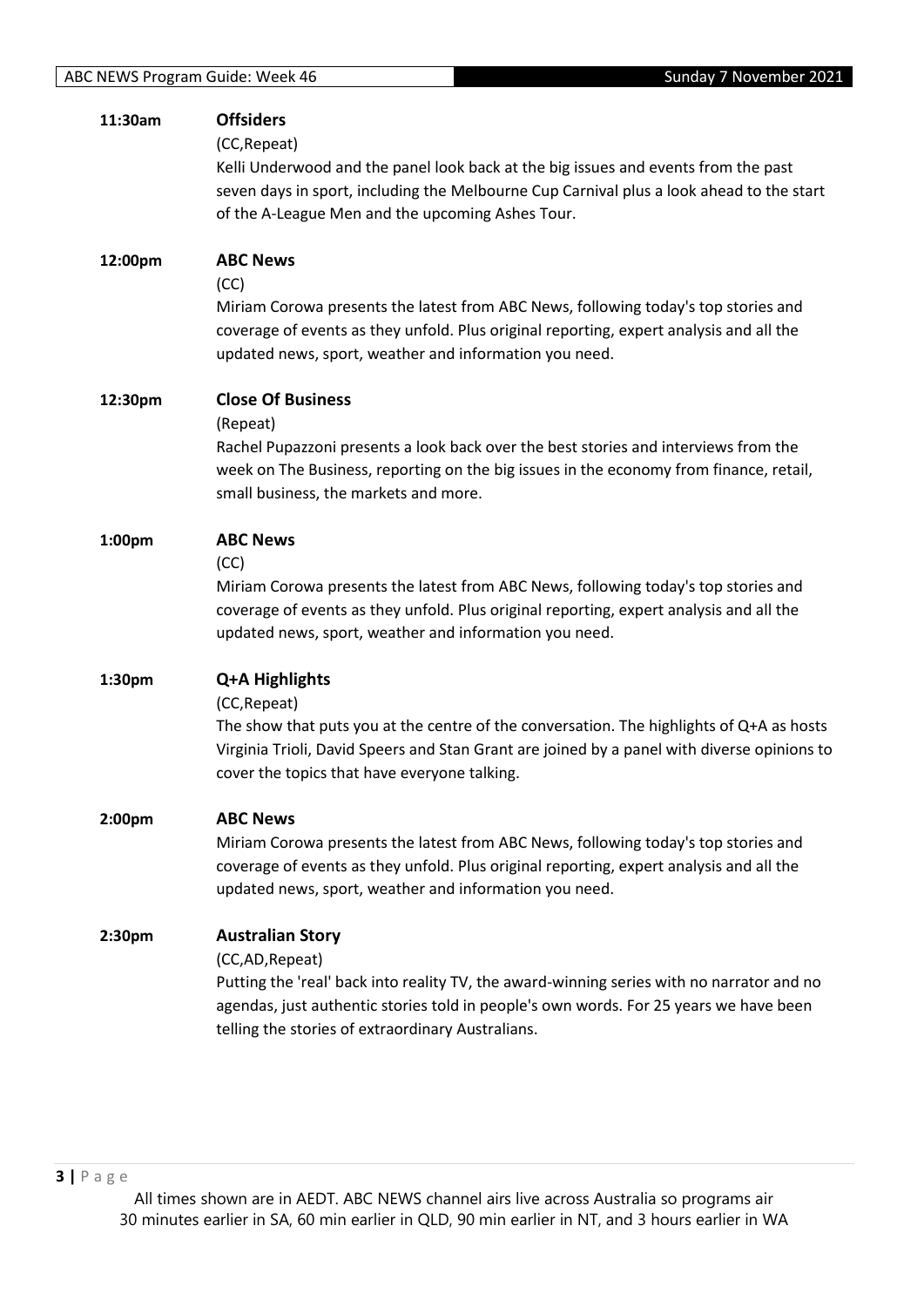| 3:00pm | <b>ABC News</b>                                                                                                                                                               |
|--------|-------------------------------------------------------------------------------------------------------------------------------------------------------------------------------|
|        | (CC)<br>Miriam Corowa presents the latest from ABC News, following today's top stories and                                                                                    |
|        | coverage of events as they unfold. Plus original reporting, expert analysis and all the                                                                                       |
|        | updated news, sport, weather and information you need.                                                                                                                        |
|        | <b>Offsiders</b>                                                                                                                                                              |
| 3:30pm | (CC, Repeat)                                                                                                                                                                  |
|        | Kelli Underwood and the panel look back at the big issues and events from the past                                                                                            |
|        | seven days in sport, including the Melbourne Cup Carnival plus a look ahead to the start                                                                                      |
|        | of the A-League Men and the upcoming Ashes Tour.                                                                                                                              |
| 4:00pm | <b>ABC News Update</b>                                                                                                                                                        |
|        | Miriam Corowa presents the headlines from ABC News, bringing you the day's top                                                                                                |
|        | stories and the latest news and information at this hour.                                                                                                                     |
| 4:00pm | Landline                                                                                                                                                                      |
|        | (CC, Repeat)                                                                                                                                                                  |
|        | In 2021 Landline turns 30, celebrating three decades telling the stories of farmers,                                                                                          |
|        | businesses and communities from Australia's rural and regional heartland. Hosted by<br>award-winning journalist Pip Courtney.                                                 |
|        |                                                                                                                                                                               |
| 5:00pm | <b>ABC News: Auslan Bulletin</b>                                                                                                                                              |
|        | (CC)                                                                                                                                                                          |
|        | The latest news and information from ABC News. This bulletin will be Auslan interpreted<br>to provide accessible information to keep Australia's deaf community connected and |
|        | informed. Presented by Miriam Corowa.                                                                                                                                         |
|        | The World This Week                                                                                                                                                           |
| 5:30pm | (CC, Repeat)                                                                                                                                                                  |
|        | Beverley O'Connor presents the week's best international stories from an Australian                                                                                           |
|        | perspective, as seen by ABC News reporters posted in Europe, North America, the                                                                                               |
|        | Middle East, North Asia, South Asia and the Pacific.                                                                                                                          |
| 6:00pm | <b>ABC Evening News</b>                                                                                                                                                       |
|        | Live across Australia, Gemma Veness presents the latest from ABC News, following                                                                                              |
|        | today's top stories and coverage of events as they unfold. Plus comprehensive analysis,                                                                                       |
|        | context and original investigations from ABC reporters.                                                                                                                       |
| 6:30pm | Movin' To The Country: Top End, NT                                                                                                                                            |
|        | (CC,AD,Repeat,G)                                                                                                                                                              |
|        | The team heads to the Top End where local Territorians are creating pathways to<br>employment for Indigenous youth. Halina investigates an astonishing bit of kit and Craig   |
|        | rides along with an innovative tour company.                                                                                                                                  |
|        |                                                                                                                                                                               |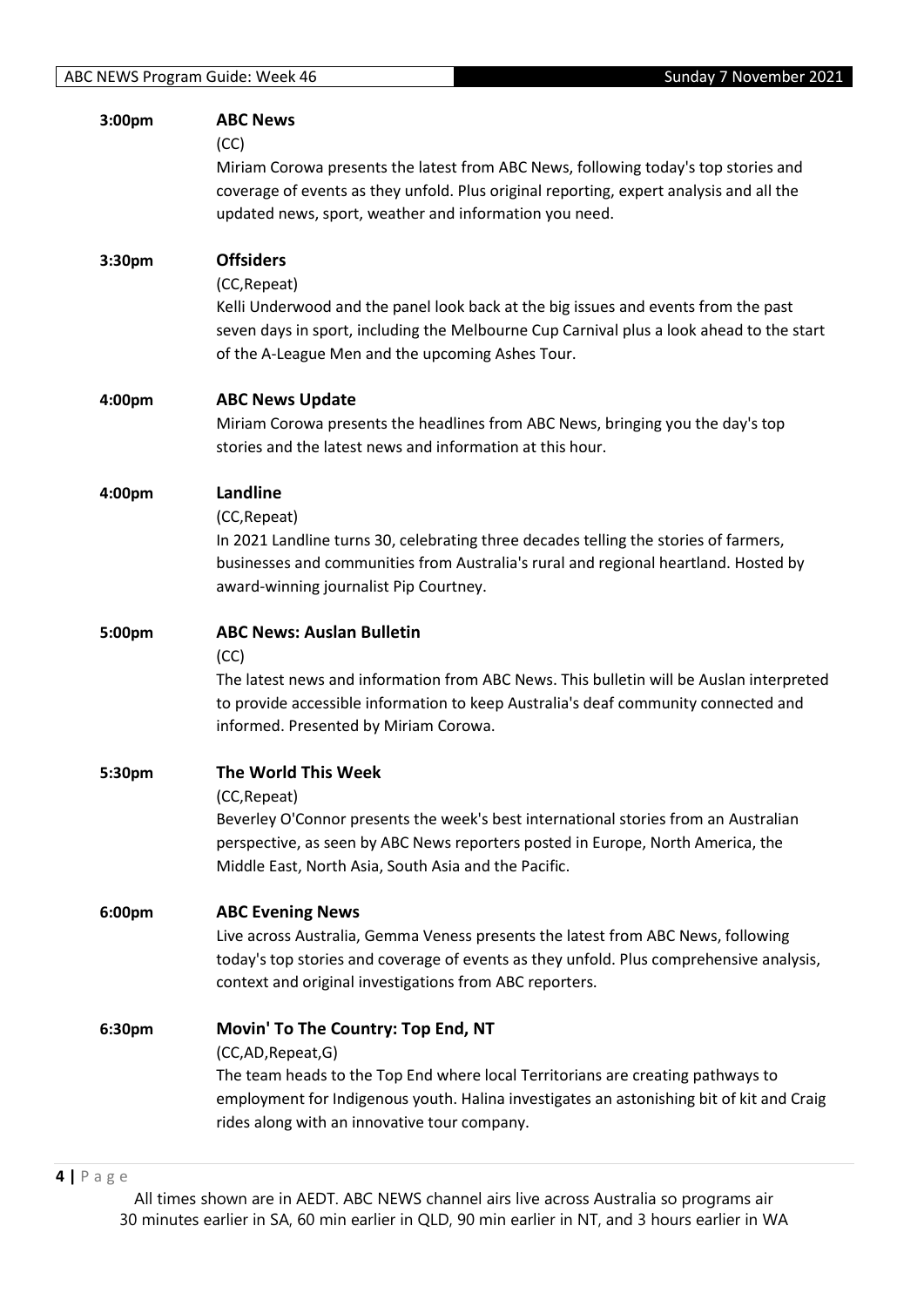| 7:00pm  | <b>ABC News Sunday</b><br>Gemma Veness presents the latest from ABC News, following today's top stories and<br>coverage of events as they unfold. Plus original reporting, expert analysis and all the<br>updated news, sport, weather and information you need.                      |
|---------|---------------------------------------------------------------------------------------------------------------------------------------------------------------------------------------------------------------------------------------------------------------------------------------|
| 7:40pm  | <b>The Brief: October</b><br>(Repeat)<br>A fresh behind-the-scenes look at Australian politics, as the ABC's Parliament House<br>Bureau takes an inside look at the issues and events that made political headlines in<br>October.                                                    |
| 8:00pm  | <b>ABC News Update</b><br>The headlines from ABC News, updating you on the day's top stories from across<br>Australia and around the world.                                                                                                                                           |
| 8:00pm  | <b>Insiders</b><br>(CC, Repeat)<br>David Speers and the panel unpack the week's big issues in politics from across Australia<br>and on the global front as the world gathers in Glasgow for the UN Climate Change<br>Conference COP26.                                                |
| 9:00pm  | <b>ABC Nightly News</b><br>Gemma Veness presents the latest from ABC News, following today's top stories and<br>coverage of events as they unfold. Plus original reporting, expert analysis and all the<br>updated news, sport, weather and information you need.                     |
| 9:30pm  | <b>Australian Story</b><br>(CC,AD, Repeat)<br>Putting the 'real' back into reality TV, the award-winning series with no narrator and no<br>agendas, just authentic stories told in people's own words. For 25 years we have been<br>telling the stories of extraordinary Australians. |
| 10:00pm | <b>ABC News Weekend</b><br>Gemma Veness presents the latest from ABC News, following the day's top stories,<br>original reporting, expert analysis and all the updated news, sport, weather and<br>information you need.                                                              |
| 10:30pm | Q+A Highlights<br>(CC, Repeat)<br>The show that puts you at the centre of the conversation. The highlights of Q+A as hosts<br>Virginia Trioli, David Speers and Stan Grant are joined by a panel with diverse opinions to<br>cover the topics that have everyone talking.             |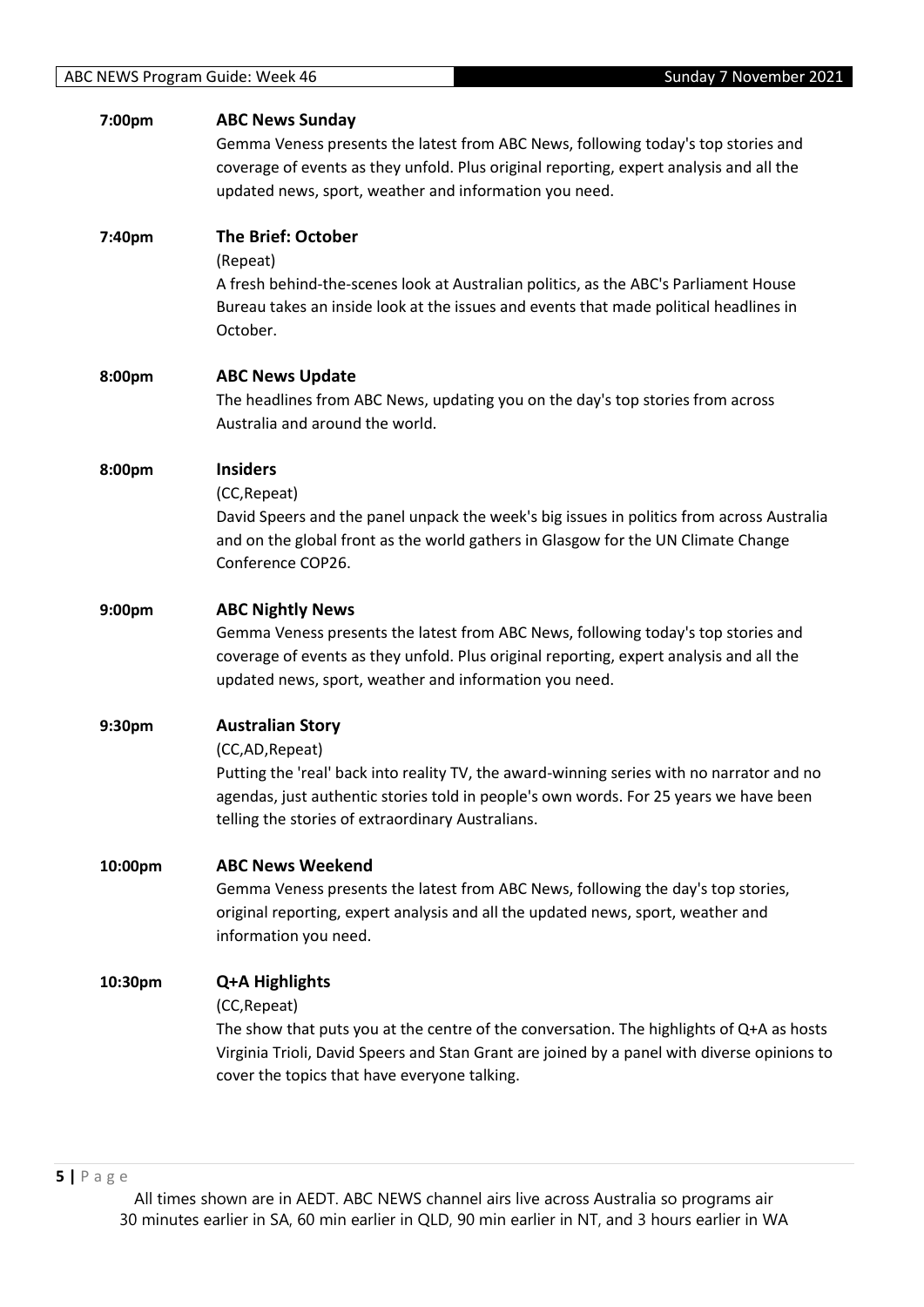| 11:00pm | <b>ABC Late News</b><br>(CC)<br>Gemma Veness presents the latest from ABC News, following the day's top stories,<br>original reporting, expert analysis and all the updated news, sport, weather and<br>information you need.                                          |
|---------|------------------------------------------------------------------------------------------------------------------------------------------------------------------------------------------------------------------------------------------------------------------------|
| 11:30pm | <b>Close Of Business</b><br>(Repeat)<br>Rachel Pupazzoni presents a look back over the best stories and interviews from the<br>week on The Business, reporting on the big issues in the economy from finance, retail,<br>small business, the markets and more.         |
| 12:00am | <b>ABC Late News</b><br>The final word on the day's top stories, with the latest news and updated information<br>from Australia's most trusted news source. Presented by Gemma Veness.                                                                                 |
| 12:15am | Landline<br>(CC, Repeat)<br>In 2021 Landline turns 30, celebrating three decades telling the stories of farmers,<br>businesses and communities from Australia's rural and regional heartland. Hosted by<br>award-winning journalist Pip Courtney.                      |
| 1:15am  | <b>ABC Late News</b><br>(Repeat)<br>The final word on the day's top stories, with the latest news and updated information<br>from Australia's most trusted news source. Presented by Gemma Veness.                                                                     |
| 1:30am  | <b>Insiders</b><br>(CC, Repeat)<br>David Speers and the panel unpack the week's big issues in politics from across Australia<br>and on the global front as the world gathers in Glasgow for the UN Climate Change<br>Conference COP26.                                 |
| 2:30am  | <b>Offsiders</b><br>(CC, Repeat)<br>Kelli Underwood and the panel look back at the big issues and events from the past<br>seven days in sport, including the Melbourne Cup Carnival plus a look ahead to the start<br>of the A-League Men and the upcoming Ashes Tour. |
| 3:00am  | <b>DW News</b><br>Live from Berlin, our broadcast partner Deutsche Welle brings you the latest<br>international news, updated information on the Coronavirus pandemic and the day's top<br>stories from a European perspective.                                        |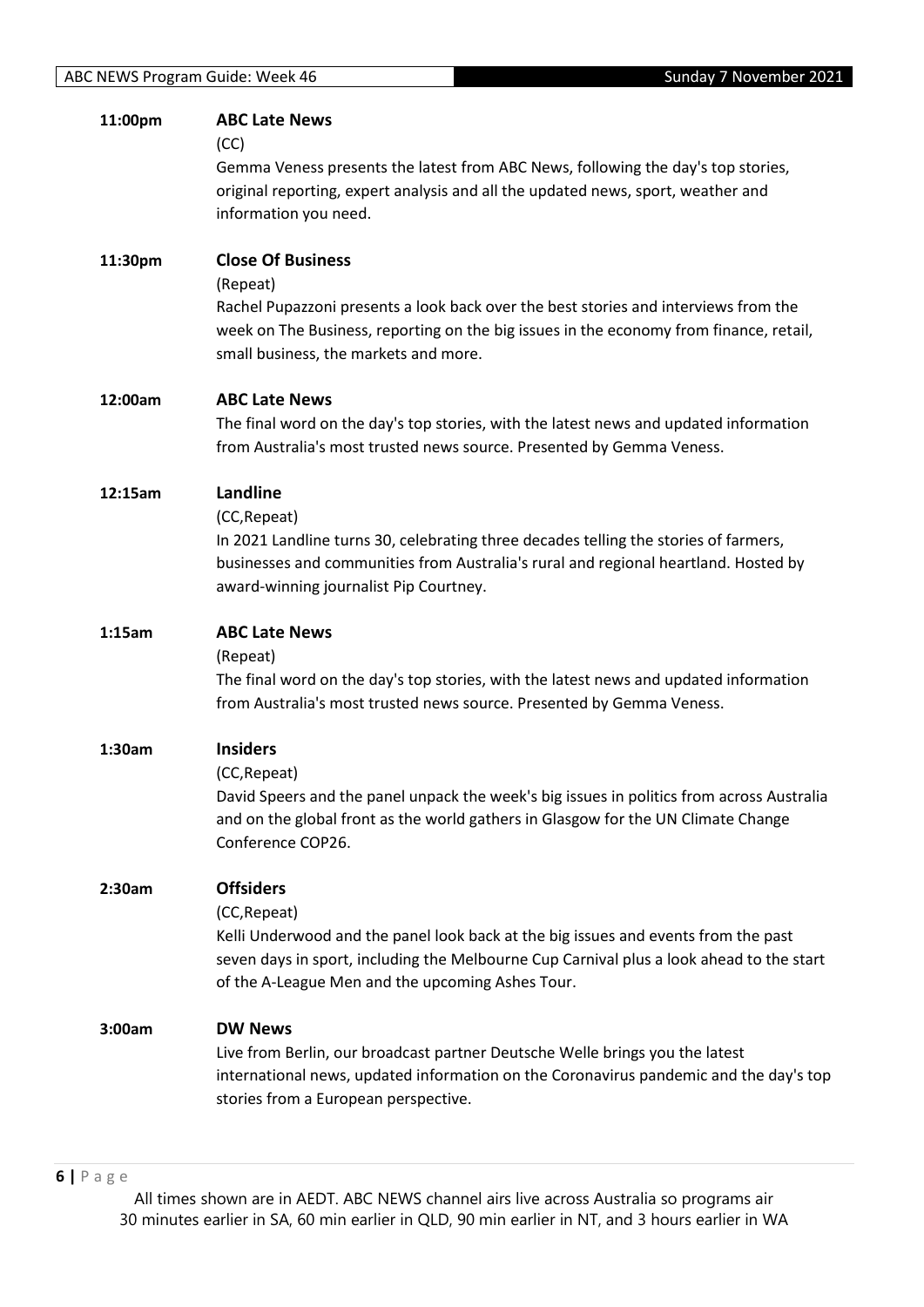| 3:15am | <b>The Brief: October</b><br>(Repeat)<br>A fresh behind-the-scenes look at Australian politics, as the ABC's Parliament House<br>Bureau takes an inside look at the issues and events that made political headlines in<br>October.                                                                                                                                                                                                                    |
|--------|-------------------------------------------------------------------------------------------------------------------------------------------------------------------------------------------------------------------------------------------------------------------------------------------------------------------------------------------------------------------------------------------------------------------------------------------------------|
| 3:30am | The World This Week<br>(CC, Repeat)<br>Beverley O'Connor presents the week's best international stories from an Australian<br>perspective, as seen by ABC News reporters posted in Europe, North America, the<br>Middle East, North Asia, South Asia and the Pacific.                                                                                                                                                                                 |
| 4:00am | <b>DW News</b><br>Live from Berlin, our broadcast partner Deutsche Welle brings you the latest<br>international news, updated information on the Coronavirus pandemic and the day's top<br>stories from a European perspective.                                                                                                                                                                                                                       |
| 4:15am | <b>First Nation Farmers: Fighting for Country</b><br>(CC, Repeat, Aboriginal and Torres Strait Islander viewers are advised that the following<br>program contains images and voices of people who have died)<br>After World War I, a grateful nation granted land to tens-of-thousands of returned<br>Australian soldiers, but not to nearly all of the 800 Indigenous men who also fought for<br>their country. Their fight for equality continues. |
| 4:30am | <b>ABC News Regional</b><br>(CC, Repeat)<br>The ABC's network of reporters across Australia bring you a closer look at what's making<br>headlines in regional and rural Australia, uncovering the news, views and what's really<br>going on outside the big cities.                                                                                                                                                                                   |
| 5:00am | <b>Landline</b><br>(CC, Repeat)<br>In 2021 Landline turns 30, celebrating three decades telling the stories of farmers,<br>businesses and communities from Australia's rural and regional heartland. Hosted by<br>award-winning journalist Pip Courtney.                                                                                                                                                                                              |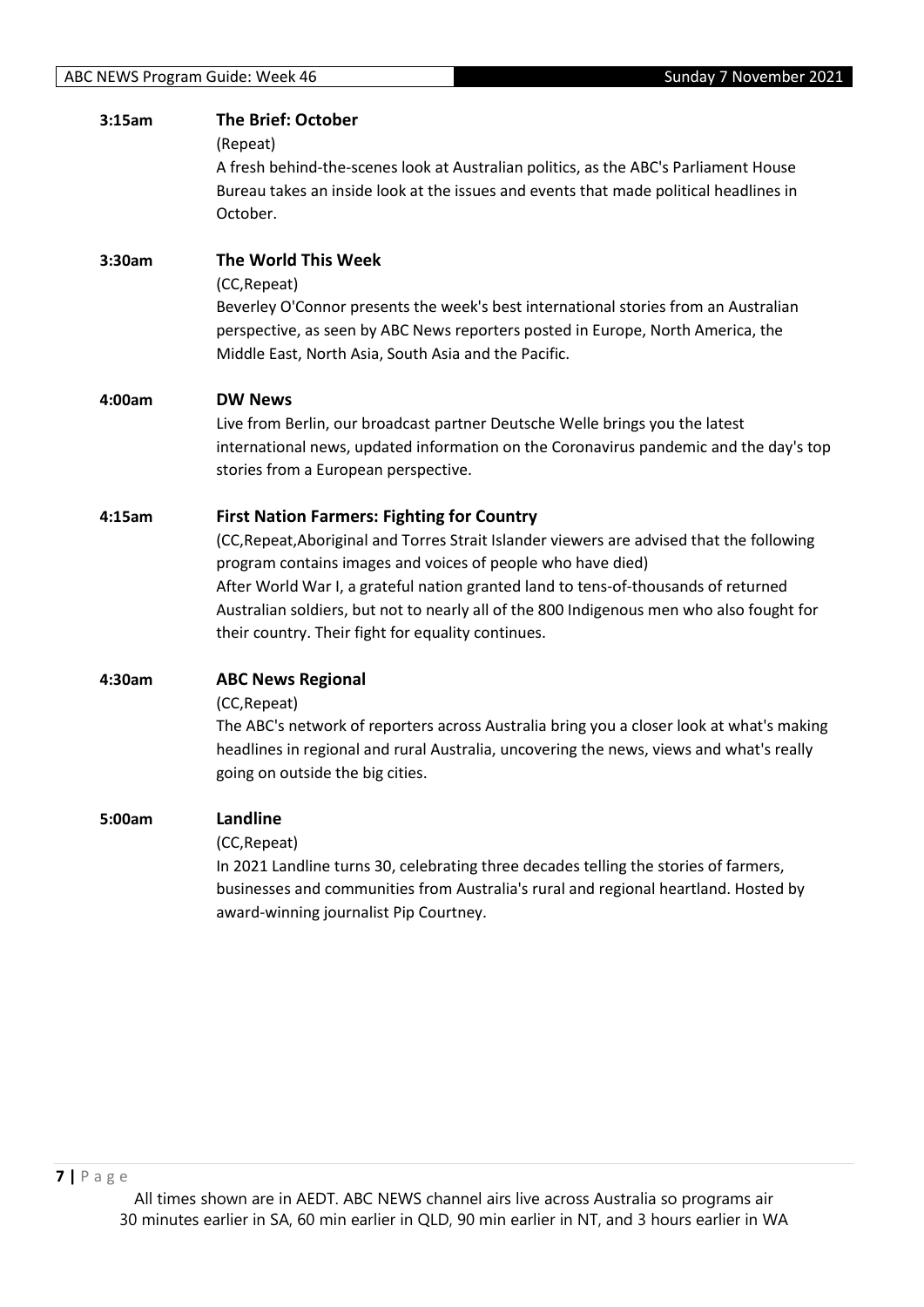# **Monday, 8 November 2021**

| 6:00am  | <b>News Breakfast</b><br>(CC)                                                                                                                                                                                                                                      |
|---------|--------------------------------------------------------------------------------------------------------------------------------------------------------------------------------------------------------------------------------------------------------------------|
| 9:00am  | <b>ABC News Mornings</b><br>(CC)                                                                                                                                                                                                                                   |
| 12:00pm | <b>ABC News At Noon</b><br>(CC)                                                                                                                                                                                                                                    |
| 3:00pm  | <b>ABC News Afternoons</b><br>(CC)                                                                                                                                                                                                                                 |
| 4:00pm  | <b>Afternoon Briefing</b><br>(CC)                                                                                                                                                                                                                                  |
| 5:00pm  | <b>ABC News Hour</b>                                                                                                                                                                                                                                               |
| 6:00pm  | <b>ABC Evening News</b><br>(CC)<br>Karina Carvalho brings you the day's top stories, breaking news, rolling coverage of<br>major events and the latest local and international reporting from Australia's most                                                     |
|         | respected journalists and experts.                                                                                                                                                                                                                                 |
| 7:00pm  | <b>ABC National News</b><br>Australians turn to ABC News when news breaks at home or abroad. Karina Carvalho<br>presents the day's top stories, latest news and information, exclusive investigations and<br>reports from respected journalists across the nation. |
| 8:00pm  | <b>ABC News Tonight</b><br>Karina Carvalho brings you a clearer picture of the day's top stories with local, national<br>and global news reports. Australia's most trusted news source has the issues and events<br>covered from all angles to keep you in touch.  |
| 8:45pm  | <b>The Business</b><br>(CC)<br>Kathryn Robinson presents Australia's leading daily business and finance show, bringing<br>you up to date on market moves, economic trends and the forces affecting business big<br>and small.                                      |
| 9:00pm  | <b>ABC Nightly News</b><br>Know the latest on the day's top stories, breaking news and the issues and events that<br>matter to you. Yvonne Yong brings you updated information from our unrivalled network<br>of reporters across Australia and around the globe.  |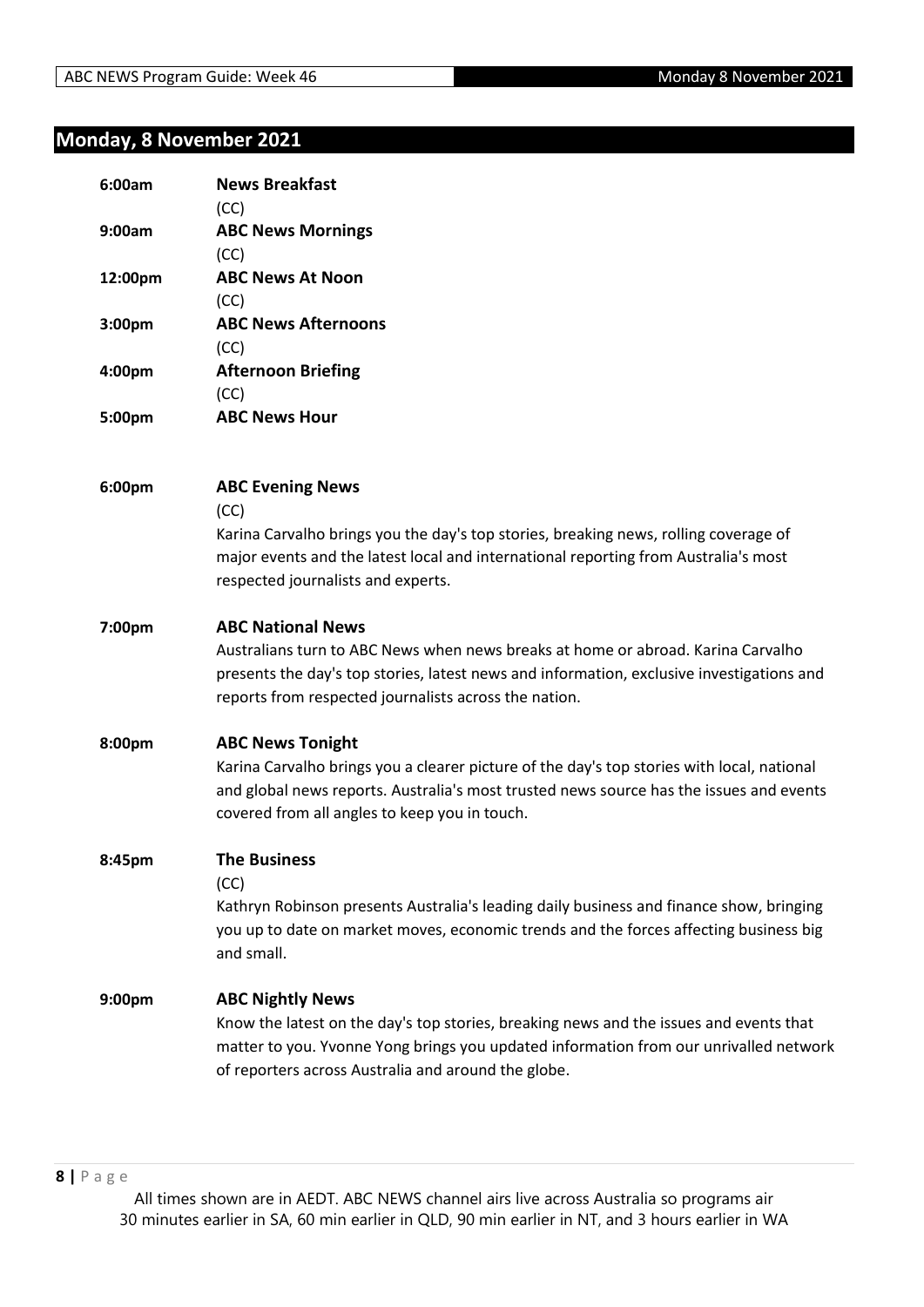| 9:30pm  | 7.30<br>(CC, Repeat)<br>Australia's leading nightly public affairs program, bringing you more exclusive<br>investigations and real life stories of extraordinary Australians. Plus a unique perspective<br>on the issues of the day. Presented by Leigh Sales.            |
|---------|---------------------------------------------------------------------------------------------------------------------------------------------------------------------------------------------------------------------------------------------------------------------------|
| 10:00pm | <b>The World</b><br>(CC)<br>Know what's going on in our world. Beverley O'Connor presents the latest international<br>news and a complete look at today's events with reports from ABC News correspondents<br>and interviews with experts, commentators and guests.       |
| 11:00pm | <b>ABC News Update</b><br>The headlines from ABC News, updating you on the day's top stories from across<br>Australia and around the world.                                                                                                                               |
| 11:00pm | <b>The Drum</b><br>(CC, Repeat)<br>Ellen Fanning and Julia Baird host smart and respectful conversations about the issues<br>impacting people's lives in the show that values expertise above opinions.                                                                   |
| 12:00am | <b>ABC Late News</b><br>End your day informed and up-to-date. Michael Tetlow presents ABC Late News from<br>Perth, bringing you detailed coverage of the day's top stories, trusted analysis and new<br>details on the issues and events that shaped our day.             |
| 12:30am | Q+A Highlights<br>(CC, Repeat)<br>The show that puts you at the centre of the conversation. The highlights of Q+A as hosts<br>Virginia Trioli, David Speers and Stan Grant are joined by a panel with diverse opinions to<br>cover the topics that have everyone talking. |
| 1:00am  | <b>ABC Late News</b><br>(CC)<br>End your day informed and up-to-date. Michael Tetlow presents ABC Late News from<br>Perth, bringing you detailed coverage of the day's top stories, trusted analysis and new<br>details on the issues and events that shaped our day.     |
| 1:15am  | <b>The Business</b><br>(CC, Repeat)<br>Kathryn Robinson presents Australia's leading daily business and finance show, bringing<br>you up to date on market moves, economic trends and the forces affecting business big<br>and small.                                     |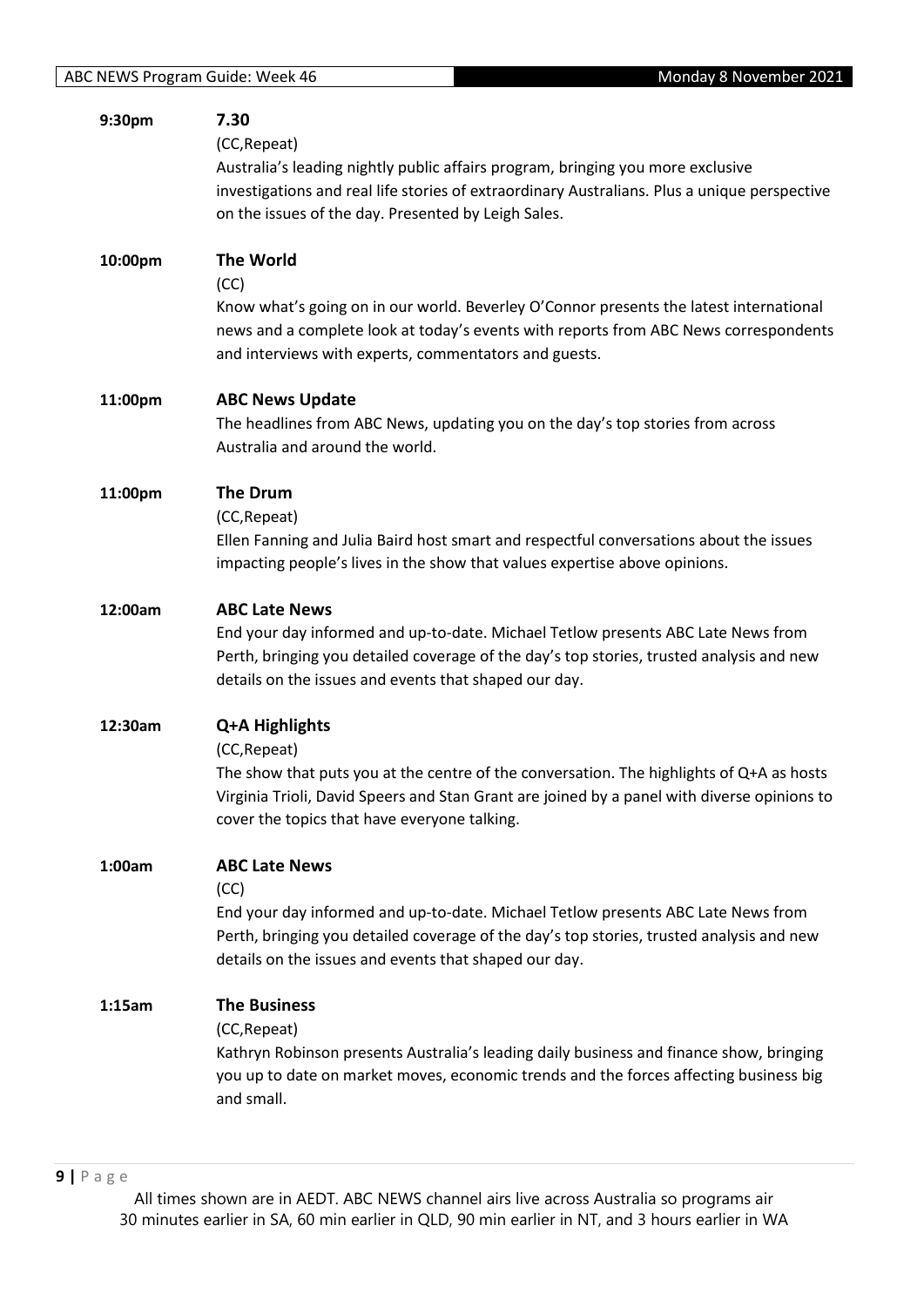| 1:30am | 7.30<br>(CC, Repeat)<br>Australia's leading nightly public affairs program, bringing you more exclusive<br>investigations and real life stories of extraordinary Australians. Plus a unique perspective<br>on the issues of the day. Presented by Leigh Sales.              |
|--------|-----------------------------------------------------------------------------------------------------------------------------------------------------------------------------------------------------------------------------------------------------------------------------|
| 2:00am | <b>DW News</b><br>Live from Berlin, our broadcast partner Deutsche Welle brings you the latest<br>international news, updated information on the Coronavirus pandemic and the day's top<br>stories from a European perspective.                                             |
| 2:30am | <b>ABC News Overnight</b><br>The final word on the day's top stories, with comprehensive coverage of the key issues<br>and events plus updated information from ABC News. Presented by Michael Tetlow.                                                                      |
| 2:45am | <b>The Drum</b><br>(CC, Repeat)<br>Ellen Fanning and Julia Baird host smart and respectful conversations about the issues<br>impacting people's lives in the show that values expertise above opinions.                                                                     |
| 3:45am | <b>ABC News Overnight</b><br>(Repeat)<br>The final word on the day's top stories, with comprehensive coverage of the key issues<br>and events plus updated information from ABC News. Presented by Michael Tetlow.                                                          |
| 4:00am | <b>The World</b><br>(CC, Repeat)<br>Know what's going on in our world. Beverley O'Connor presents the latest international<br>news and a complete look at today's events with reports from ABC News correspondents<br>and interviews with experts, commentators and guests. |
| 4:55am | <b>ABC News Update</b><br>(Repeat)<br>The headlines from ABC News, updating you on the day's top stories from across<br>Australia and around the world.                                                                                                                     |
| 5:00am | <b>DW News</b><br>Live from Berlin, our broadcast partner Deutsche Welle brings you the latest<br>international news, updated information on the Coronavirus pandemic and the day's top<br>stories from a European perspective.                                             |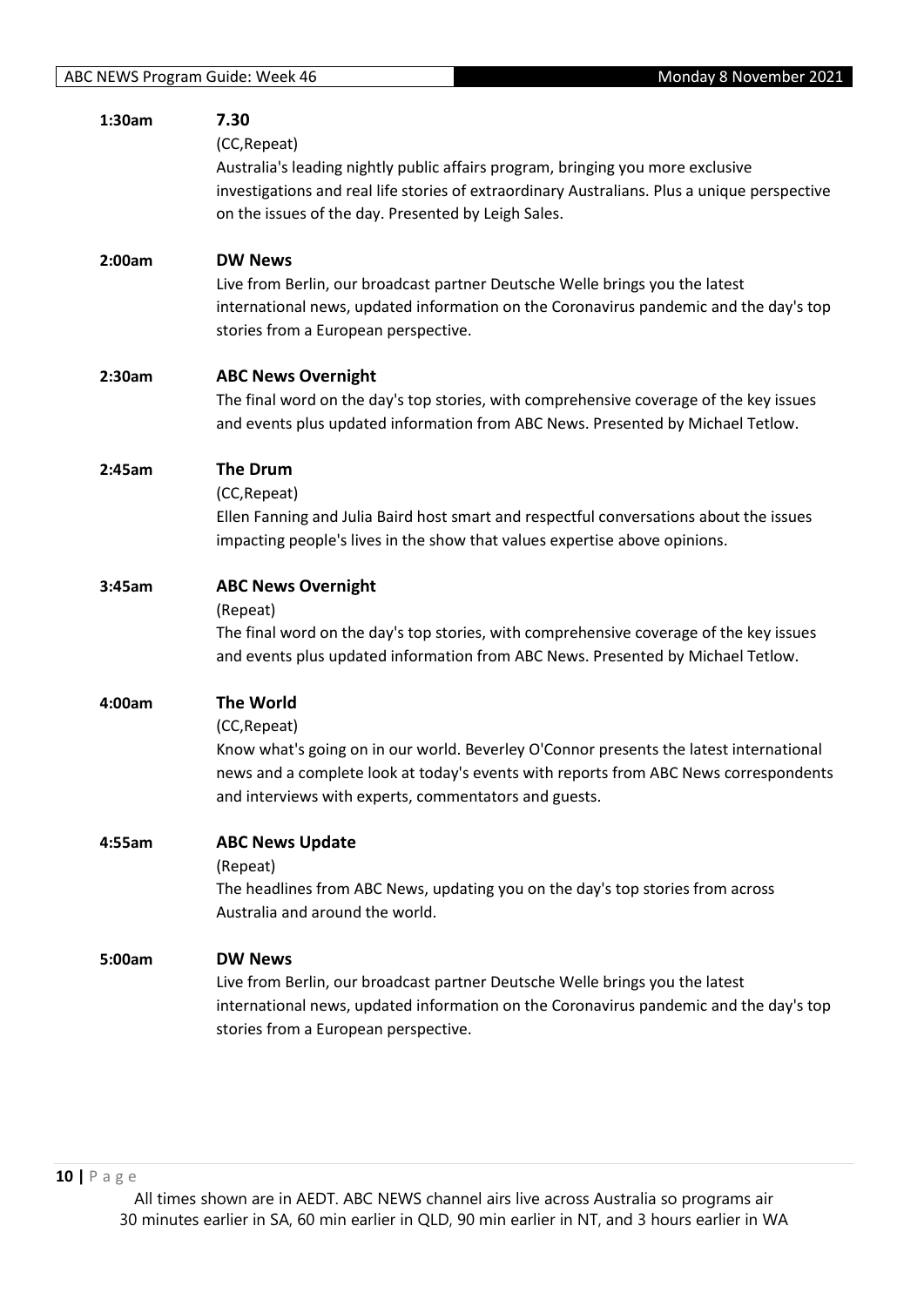#### **5:15am The Business**

(CC,Repeat)

Kathryn Robinson presents Australia's leading daily business and finance show, bringing you up to date on market moves, economic trends and the forces affecting business big and small.

# **5:30am ABC News Regional** (CC,Repeat)

The ABC's network of reporters across Australia bring you a closer look at what's making headlines in regional and rural Australia, uncovering the news, views and what's really going on outside the big cities.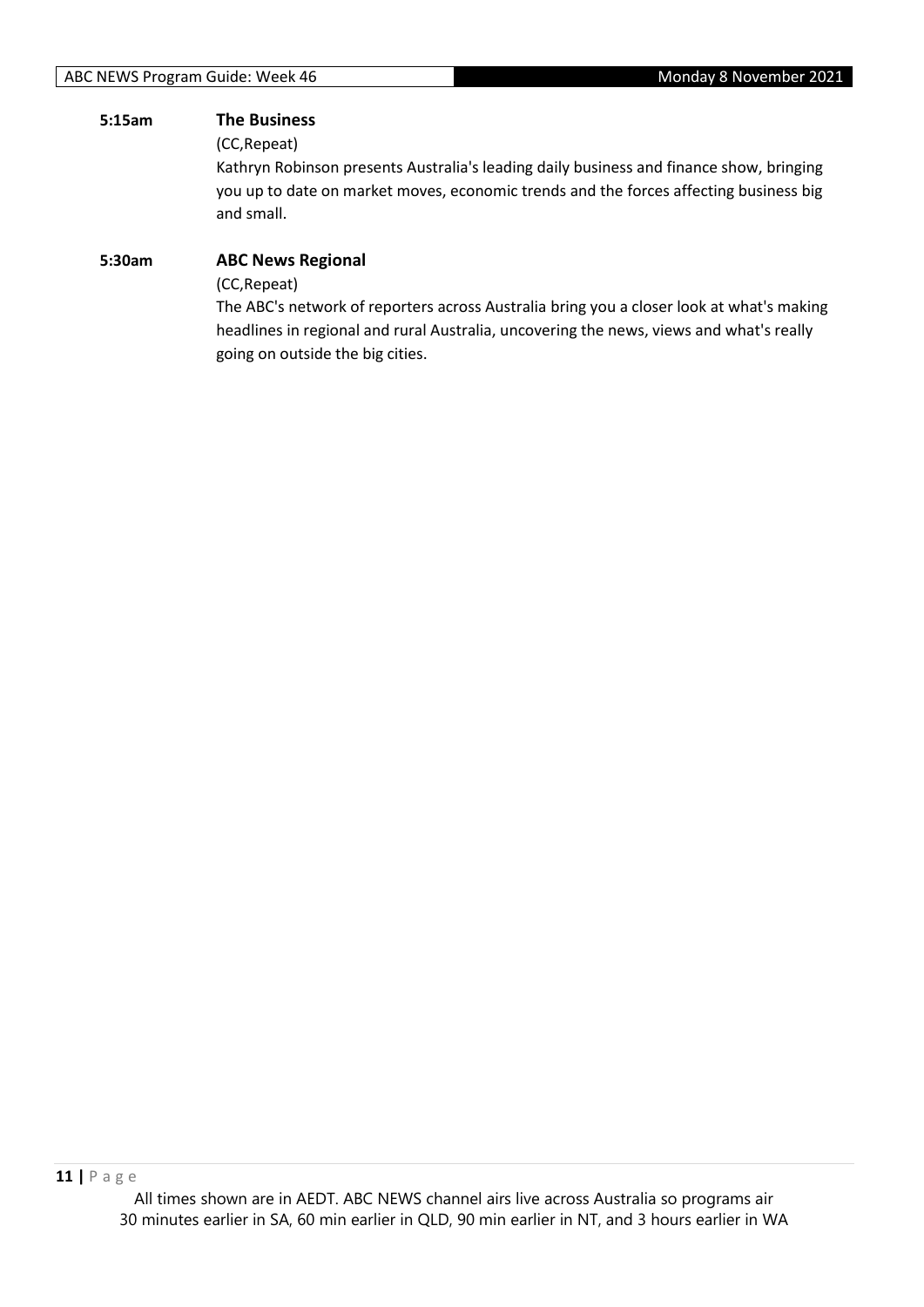# **Tuesday, 9 November 2021**

| 6:00am  | <b>News Breakfast</b><br>(CC)                                                                                                                                                                                                                                      |
|---------|--------------------------------------------------------------------------------------------------------------------------------------------------------------------------------------------------------------------------------------------------------------------|
| 9:00am  | <b>ABC News Mornings</b><br>(CC)                                                                                                                                                                                                                                   |
| 12:00pm | <b>ABC News At Noon</b><br>(CC)                                                                                                                                                                                                                                    |
| 3:00pm  | <b>ABC News Afternoons</b><br>(CC)                                                                                                                                                                                                                                 |
| 4:00pm  | <b>Afternoon Briefing</b><br>(CC)                                                                                                                                                                                                                                  |
| 5:00pm  | <b>ABC News Hour</b>                                                                                                                                                                                                                                               |
| 6:00pm  | <b>ABC Evening News</b><br>(CC)<br>Karina Carvalho brings you the day's top stories, breaking news, rolling coverage of<br>major events and the latest local and international reporting from Australia's most                                                     |
|         | respected journalists and experts.                                                                                                                                                                                                                                 |
| 7:00pm  | <b>ABC National News</b><br>Australians turn to ABC News when news breaks at home or abroad. Karina Carvalho<br>presents the day's top stories, latest news and information, exclusive investigations and<br>reports from respected journalists across the nation. |
| 8:00pm  | <b>ABC News Tonight</b><br>Karina Carvalho brings you a clearer picture of the day's top stories with local, national<br>and global news reports. Australia's most trusted news source has the issues and events<br>covered from all angles to keep you in touch.  |
| 8:45pm  | <b>The Business</b><br>(CC)<br>Kathryn Robinson presents Australia's leading daily business and finance show, bringing<br>you up to date on market moves, economic trends and the forces affecting business big<br>and small.                                      |
| 9:00pm  | <b>ABC Nightly News</b><br>Know the latest on the day's top stories, breaking news and the issues and events that<br>matter to you. Yvonne Yong brings you updated information from our unrivalled network<br>of reporters across Australia and around the globe.  |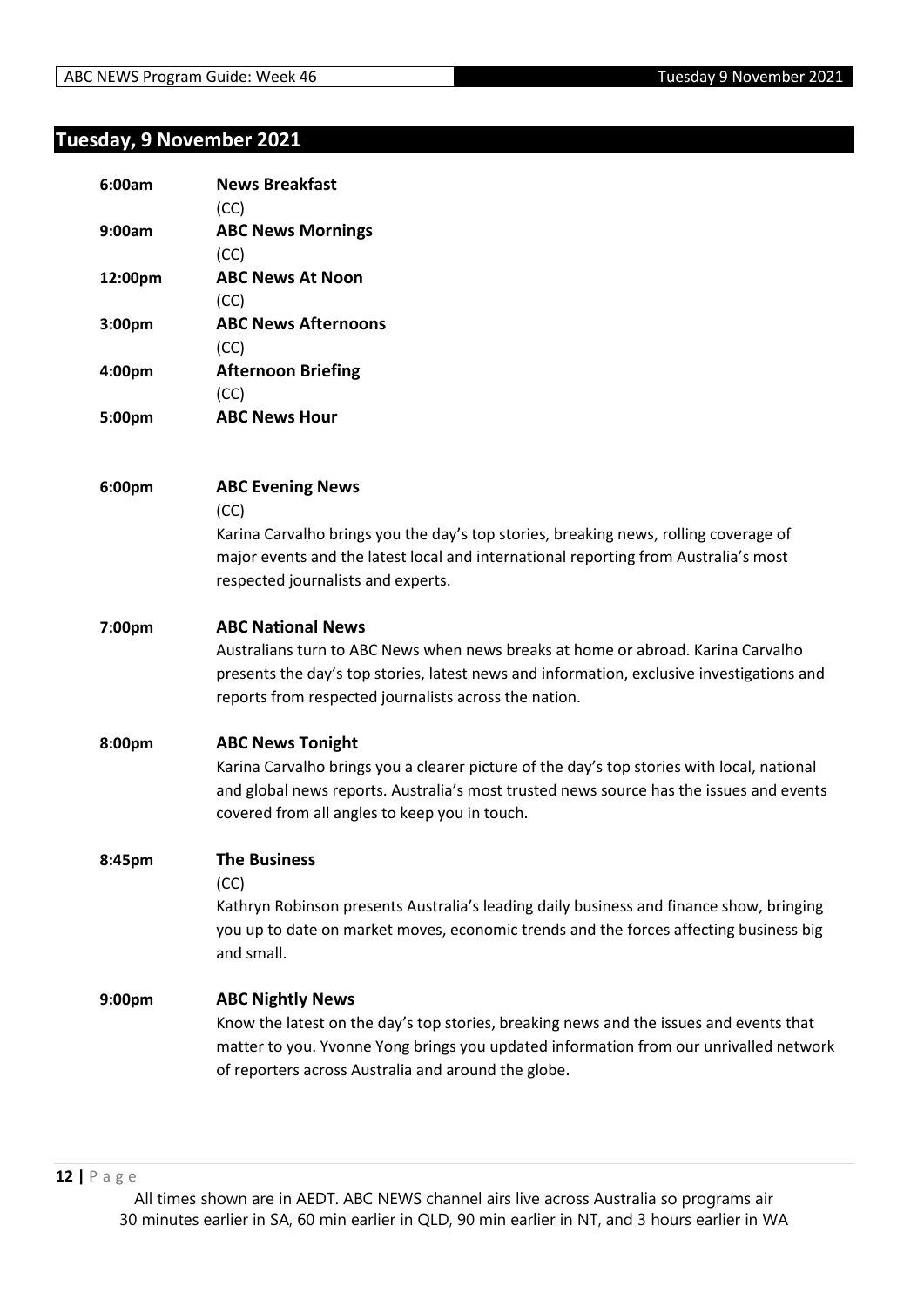| 9:25pm  | 7.30<br>(CC, Repeat)<br>Australia's leading nightly public affairs program, bringing you more exclusive<br>investigations and real life stories of extraordinary Australians. Plus a unique perspective<br>on the issues of the day. Presented by Leigh Sales.                     |
|---------|------------------------------------------------------------------------------------------------------------------------------------------------------------------------------------------------------------------------------------------------------------------------------------|
| 10:00pm | <b>The World</b><br>(CC)<br>Know what's going on in our world. Beverley O'Connor presents the latest international<br>news and a complete look at today's events with reports from ABC News correspondents<br>and interviews with experts, commentators and guests.                |
| 11:00pm | <b>ABC News Update</b><br>The headlines from ABC News, updating you on the day's top stories from across<br>Australia and around the world.                                                                                                                                        |
| 11:00pm | <b>The Drum</b><br>(CC, Repeat)<br>Ellen Fanning and Julia Baird host smart and respectful conversations about the issues<br>impacting people's lives in the show that values expertise above opinions.                                                                            |
| 12:00am | <b>ABC Late News</b><br>End your day informed and up-to-date. Michael Tetlow presents ABC Late News from<br>Perth, bringing you detailed coverage of the day's top stories, trusted analysis and new<br>details on the issues and events that shaped our day.                      |
| 12:30am | <b>Australian Story</b><br>(CC, Repeat)<br>Putting the 'real' back into reality TV, the award-winning series with no narrator and no<br>agendas, just authentic stories told in people's own words. For 25 years we have been<br>telling the stories of extraordinary Australians. |
| 1:00am  | <b>ABC Late News</b><br>(CC)<br>End your day informed and up-to-date. Michael Tetlow presents ABC Late News from<br>Perth, bringing you detailed coverage of the day's top stories, trusted analysis and new<br>details on the issues and events that shaped our day.              |
| 1:15am  | <b>The Business</b><br>(CC, Repeat)<br>Kathryn Robinson presents Australia's leading daily business and finance show, bringing<br>you up to date on market moves, economic trends and the forces affecting business big<br>and small.                                              |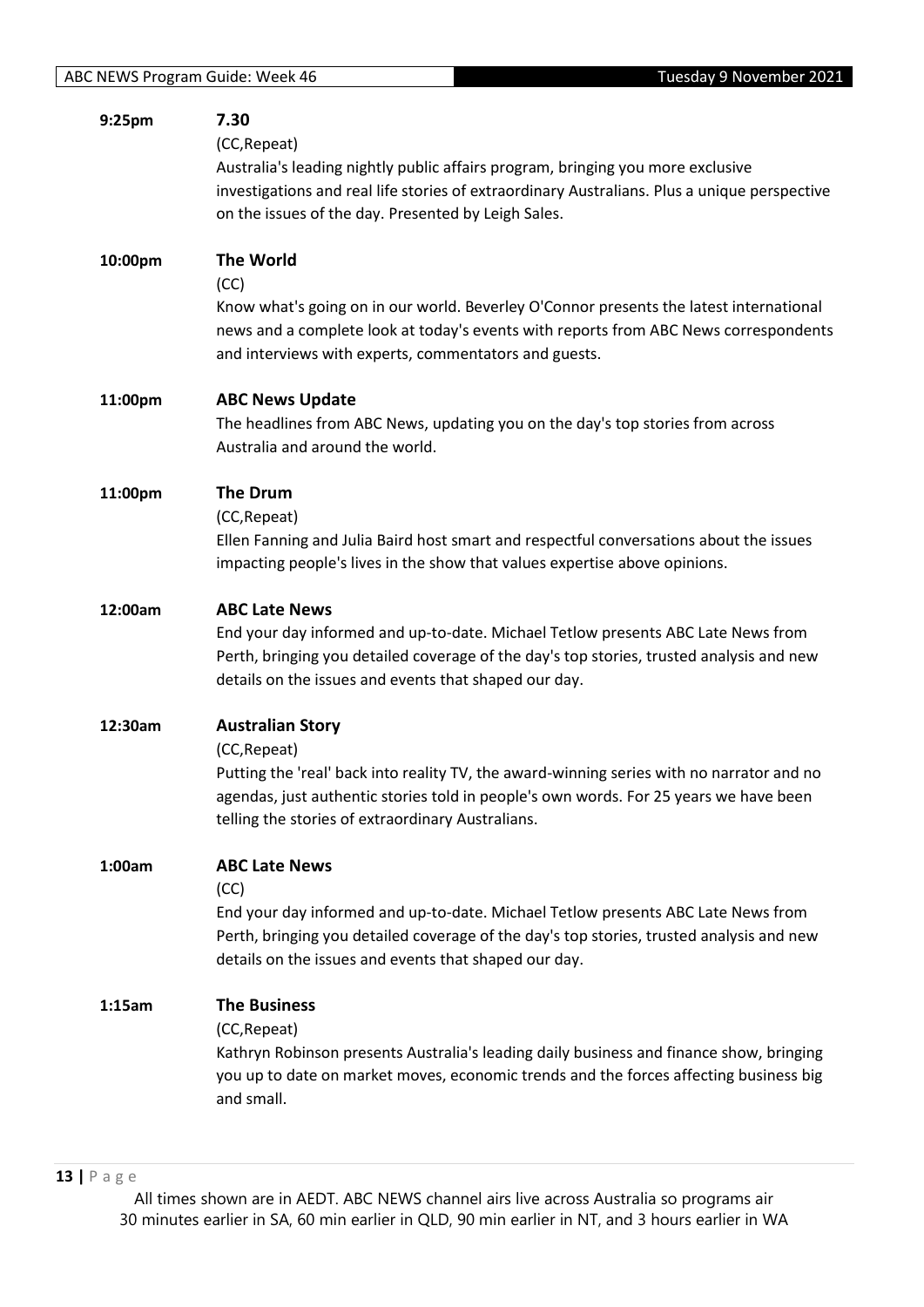| 1:30am | 7.30<br>(CC, Repeat)<br>Australia's leading nightly public affairs program, bringing you more exclusive<br>investigations and real life stories of extraordinary Australians. Plus a unique perspective<br>on the issues of the day. Presented by Leigh Sales.                                                                                                       |
|--------|----------------------------------------------------------------------------------------------------------------------------------------------------------------------------------------------------------------------------------------------------------------------------------------------------------------------------------------------------------------------|
| 2:05am | <b>ABC News Overnight</b><br>The final word on the day's top stories, with comprehensive coverage of the key issues<br>and events plus updated information from ABC News. Presented by Michael Tetlow.                                                                                                                                                               |
| 2:20am | <b>First Nation Farmers: Station Dreaming</b><br>(CC, Repeat, Aboriginal and Torres Strait Islander viewers are advised that the following<br>program contains images and voices of people who have died)<br>Meet members of a respected Indigenous farming family helping Indigenous youth get<br>their life in order, and discover their own remarkable backstory. |
| 2:30am | <b>The Drum</b><br>(CC, Repeat)<br>Ellen Fanning and Julia Baird host smart and respectful conversations about the issues<br>impacting people's lives in the show that values expertise above opinions.                                                                                                                                                              |
| 3:30am | 7.30<br>(CC, Repeat)<br>Australia's leading nightly public affairs program, bringing you more exclusive<br>investigations and real life stories of extraordinary Australians. Plus a unique perspective<br>on the issues of the day. Presented by Leigh Sales.                                                                                                       |
| 4:00am | <b>The World</b><br>(CC, Repeat)<br>Know what's going on in our world. Beverley O'Connor presents the latest international<br>news and a complete look at today's events with reports from ABC News correspondents<br>and interviews with experts, commentators and guests.                                                                                          |
| 5:00am | <b>DW News</b><br>Live from Berlin, our broadcast partner Deutsche Welle brings you the latest<br>international news, updated information on the Coronavirus pandemic and the day's top<br>stories from a European perspective.                                                                                                                                      |
| 5:15am | <b>The Business</b><br>(CC, Repeat)<br>Kathryn Robinson presents Australia's leading daily business and finance show, bringing<br>you up to date on market moves, economic trends and the forces affecting business big<br>and small.                                                                                                                                |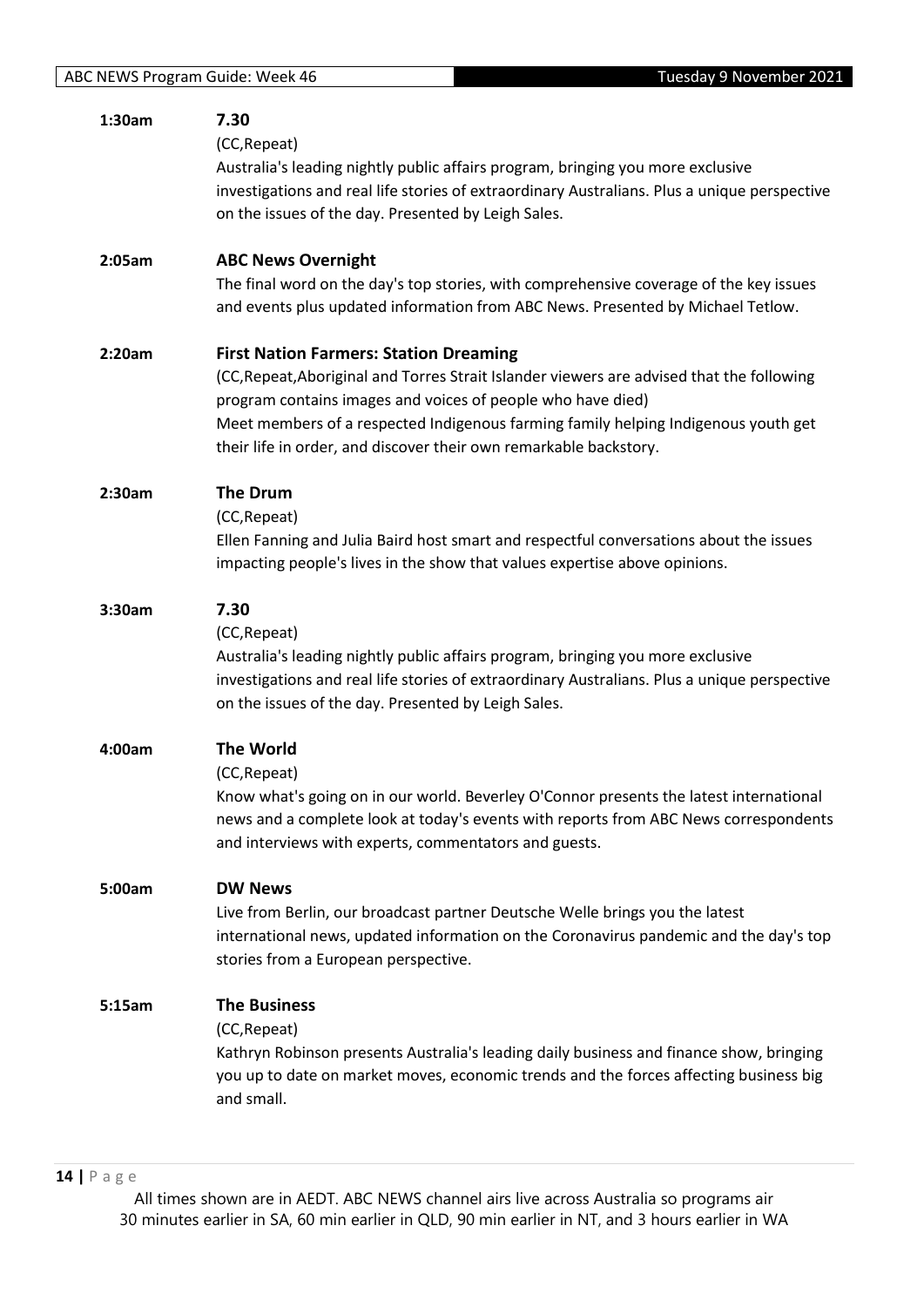#### **5:30am Landline**

(CC,Repeat)

For 30 years Landline has been telling stories from the paddock to plate, covering crops, climate, controversies and the characters of rural Australia. Connecting the city to the country since 1991. Presented by Pip Courtney.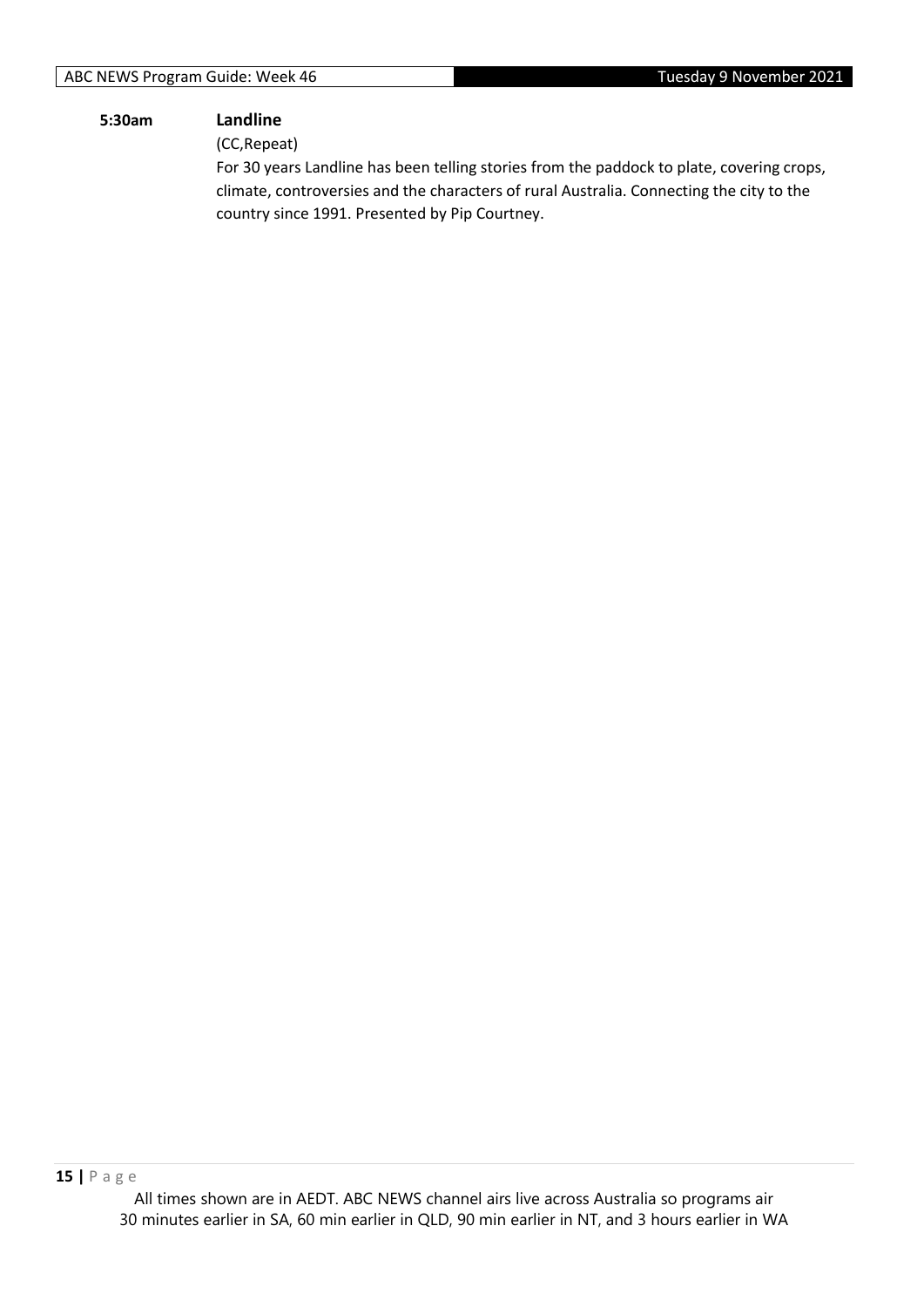# **Wednesday, 10 November 2021**

| 6:00am             | <b>News Breakfast</b><br>(CC)                                                                                                                                                                                                                                      |
|--------------------|--------------------------------------------------------------------------------------------------------------------------------------------------------------------------------------------------------------------------------------------------------------------|
| 9:00am             | <b>ABC News Mornings</b><br>(CC)                                                                                                                                                                                                                                   |
| 12:00pm            | <b>ABC News At Noon</b><br>(CC)                                                                                                                                                                                                                                    |
| 12:30pm            | <b>National Press Club Address</b><br>(CC)                                                                                                                                                                                                                         |
| 1:35pm             | <b>ABC News Day</b><br>(CC)                                                                                                                                                                                                                                        |
| 2:00 <sub>pm</sub> | <b>ABC News Day</b><br>(CC)                                                                                                                                                                                                                                        |
| 3:00pm             | <b>ABC News Afternoons</b><br>(CC)                                                                                                                                                                                                                                 |
| 4:00pm             | <b>Afternoon Briefing</b><br>(CC)                                                                                                                                                                                                                                  |
| 5:00pm             | <b>ABC News Hour</b>                                                                                                                                                                                                                                               |
| 6:00pm             | <b>ABC Evening News</b><br>(CC)<br>Karina Carvalho brings you the day's top stories, breaking news, rolling coverage of<br>major events and the latest local and international reporting from Australia's most<br>respected journalists and experts.               |
| 7:00pm             | <b>ABC National News</b><br>Australians turn to ABC News when news breaks at home or abroad. Karina Carvalho<br>presents the day's top stories, latest news and information, exclusive investigations and<br>reports from respected journalists across the nation. |
| 8:00pm             | <b>ABC News Tonight</b><br>Karina Carvalho brings you a clearer picture of the day's top stories with local, national<br>and global news reports. Australia's most trusted news source has the issues and events<br>covered from all angles to keep you in touch.  |
| 8:45pm             | <b>The Business</b><br>(CC)<br>Kathryn Robinson presents Australia's leading daily business and finance show, bringing<br>you up to date on market moves, economic trends and the forces affecting business big<br>and small.                                      |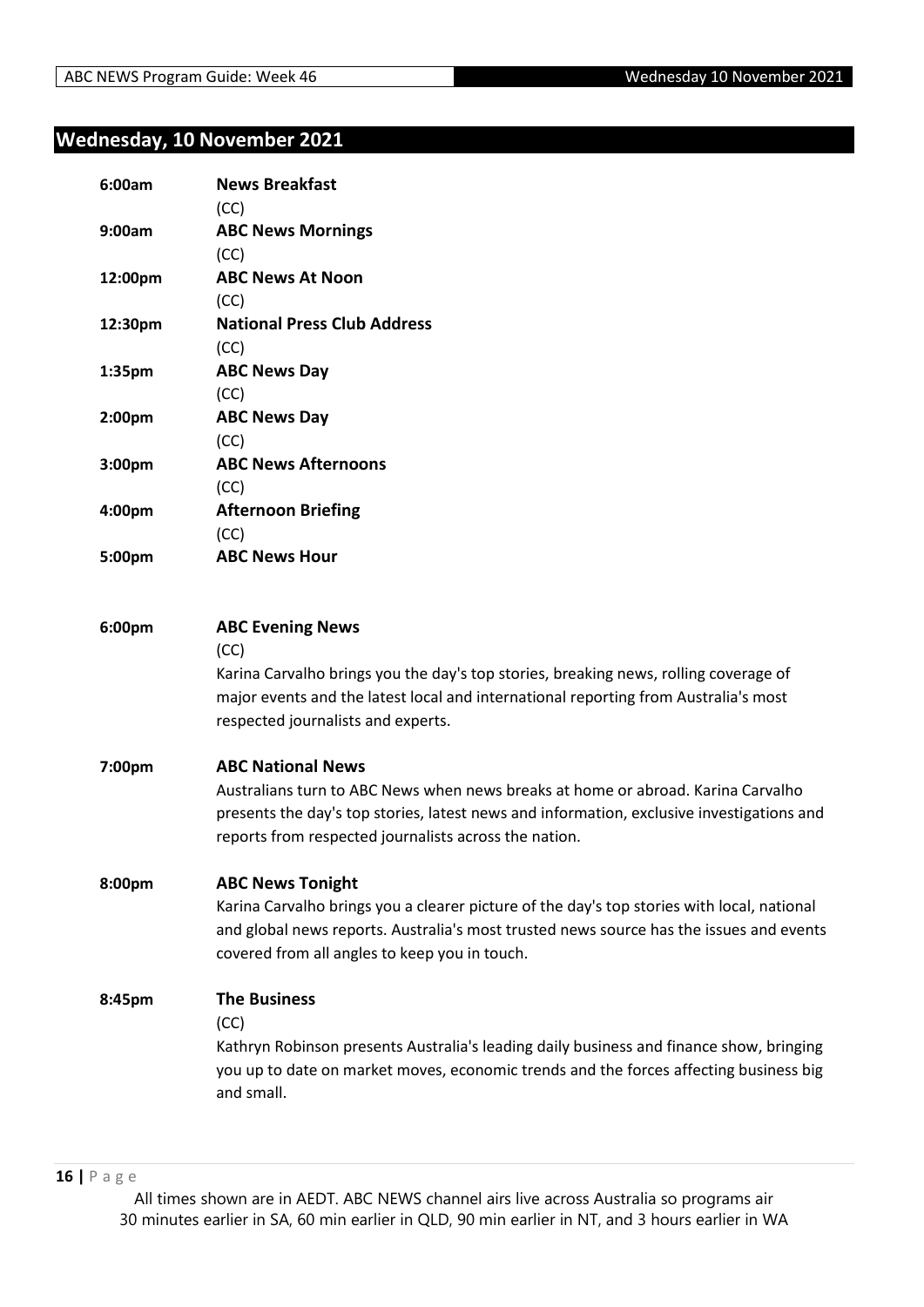| 9:00pm  | <b>ABC Nightly News</b><br>Know the latest on the day's top stories, breaking news and the issues and events that<br>matter to you. Yvonne Yong brings you updated information from our unrivalled network<br>of reporters across Australia and around the globe.                                                                                                    |
|---------|----------------------------------------------------------------------------------------------------------------------------------------------------------------------------------------------------------------------------------------------------------------------------------------------------------------------------------------------------------------------|
| 9:30pm  | 7.30<br>(CC, Repeat)<br>Australia's leading nightly public affairs program, bringing you more exclusive<br>investigations and real life stories of extraordinary Australians. Plus a unique perspective<br>on the issues of the day. Presented by Leigh Sales.                                                                                                       |
| 10:00pm | <b>The World</b><br>(CC)<br>Know what's going on in our world. Beverley O'Connor presents the latest international<br>news and a complete look at today's events with reports from ABC News correspondents<br>and interviews with experts, commentators and guests.                                                                                                  |
| 11:00pm | <b>ABC News Update</b><br>The headlines from ABC News, updating you on the day's top stories from across<br>Australia and around the world.                                                                                                                                                                                                                          |
| 11:00pm | <b>The Drum</b><br>(CC, Repeat)<br>Ellen Fanning and Julia Baird host smart and respectful conversations about the issues<br>impacting people's lives in the show that values expertise above opinions.                                                                                                                                                              |
| 12:00am | <b>ABC Late News</b><br>End your day informed and up-to-date. Michael Tetlow presents ABC Late News from<br>Perth, bringing you detailed coverage of the day's top stories, trusted analysis and new<br>details on the issues and events that shaped our day.                                                                                                        |
| 12:30am | The Mix: Escape From The City<br>(CC, Repeat, Aboriginal and Torres Strait Islanders are advised that this program may<br>contain images and voices of people who have died.)<br>Stories from the archives that boldly venture forth. We visit an Arnhem Land rock band,<br>a provocative festival in a small country town, and the artists of the remote APY lands. |
| 1:00am  | <b>ABC Late News</b><br>(CC)<br>End your day informed and up-to-date. Michael Tetlow presents ABC Late News from<br>Perth, bringing you detailed coverage of the day's top stories, trusted analysis and new<br>details on the issues and events that shaped our day.                                                                                                |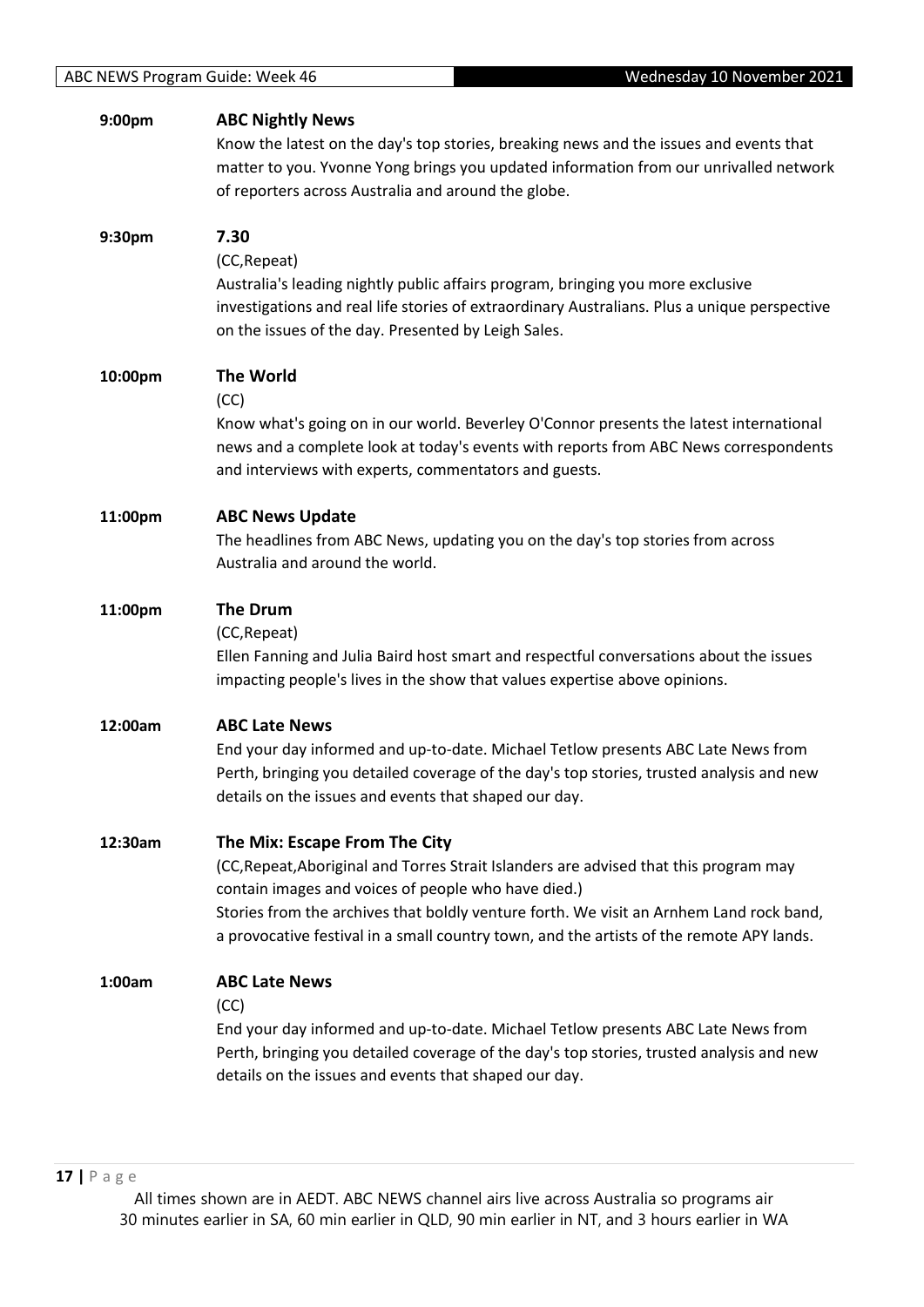| 1:15am | <b>The Business</b><br>(CC, Repeat)                                                                                                                                                                                                                    |
|--------|--------------------------------------------------------------------------------------------------------------------------------------------------------------------------------------------------------------------------------------------------------|
|        | Kathryn Robinson presents Australia's leading daily business and finance show, bringing<br>you up to date on market moves, economic trends and the forces affecting business big<br>and small.                                                         |
| 1:30am | 7.30                                                                                                                                                                                                                                                   |
|        | (CC, Repeat)<br>Australia's leading nightly public affairs program, bringing you more exclusive<br>investigations and real life stories of extraordinary Australians. Plus a unique perspective<br>on the issues of the day. Presented by Leigh Sales. |
| 2:00am | <b>DW News</b>                                                                                                                                                                                                                                         |
|        | Live from Berlin, our broadcast partner Deutsche Welle brings you the latest<br>international news, updated information on the Coronavirus pandemic and the day's top<br>stories from a European perspective.                                          |
| 2:30am | <b>ABC News Overnight</b>                                                                                                                                                                                                                              |
|        | The final word on the day's top stories, with comprehensive coverage of the key issues<br>and events plus updated information from ABC News. Presented by Michael Tetlow.                                                                              |
| 2:45am | <b>The Drum</b>                                                                                                                                                                                                                                        |
|        | (CC, Repeat)<br>Ellen Fanning and Julia Baird host smart and respectful conversations about the issues<br>impacting people's lives in the show that values expertise above opinions.                                                                   |
| 3:45am | <b>ABC News Overnight</b>                                                                                                                                                                                                                              |
|        | (Repeat)<br>The final word on the day's top stories, with comprehensive coverage of the key issues<br>and events plus updated information from ABC News. Presented by Michael Tetlow.                                                                  |
| 4:00am | <b>The World</b>                                                                                                                                                                                                                                       |
|        | (CC, Repeat)<br>Know what's going on in our world. Beverley O'Connor presents the latest international                                                                                                                                                 |
|        | news and a complete look at today's events with reports from ABC News correspondents<br>and interviews with experts, commentators and guests.                                                                                                          |
| 4:55am | <b>ABC News Update</b>                                                                                                                                                                                                                                 |
|        | (Repeat)<br>The headlines from ABC News, updating you on the day's top stories from across<br>Australia and around the world.                                                                                                                          |
|        |                                                                                                                                                                                                                                                        |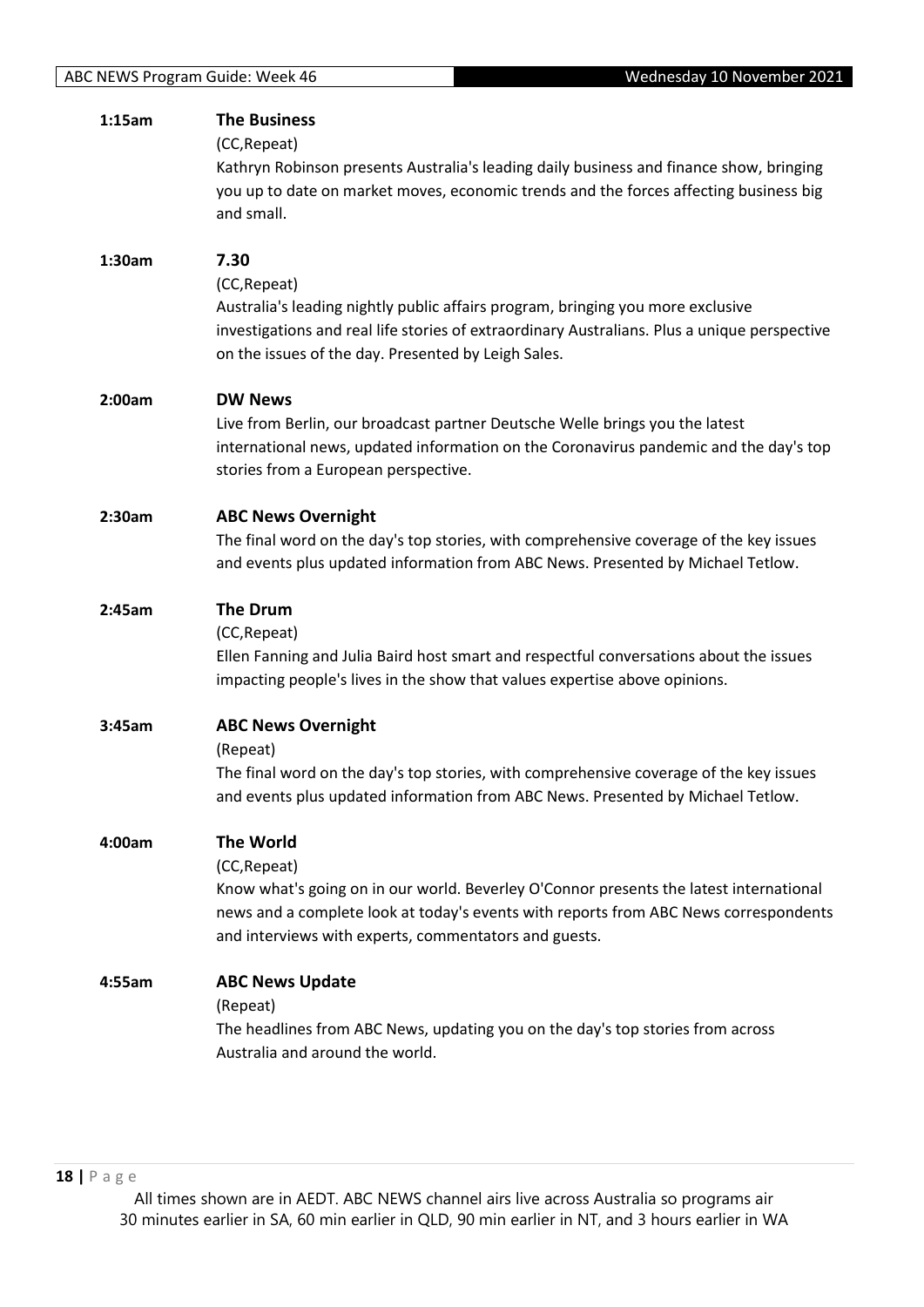| <b>DW News</b>                                                                              |
|---------------------------------------------------------------------------------------------|
| Live from Berlin, our broadcast partner Deutsche Welle brings you the latest                |
| international news, updated information on the Coronavirus pandemic and the day's top       |
| stories from a European perspective.                                                        |
| <b>The Business</b>                                                                         |
| (CC, Repeat)                                                                                |
| Kathryn Robinson presents Australia's leading daily business and finance show, bringing     |
| you up to date on market moves, economic trends and the forces affecting business big       |
| and small.                                                                                  |
| Foreign Correspondent: The Rise Of China: Reef Madness - Spratly Islands                    |
| (CC, Repeat)                                                                                |
| In 2014 Eric Campbell visited a place few experience, the Spratly Islands, in the middle of |
| the oil-rich South China Sea. Many of the so called 'islets' have been built up by          |
| competing nations to bolster claims of ownership.                                           |
|                                                                                             |
|                                                                                             |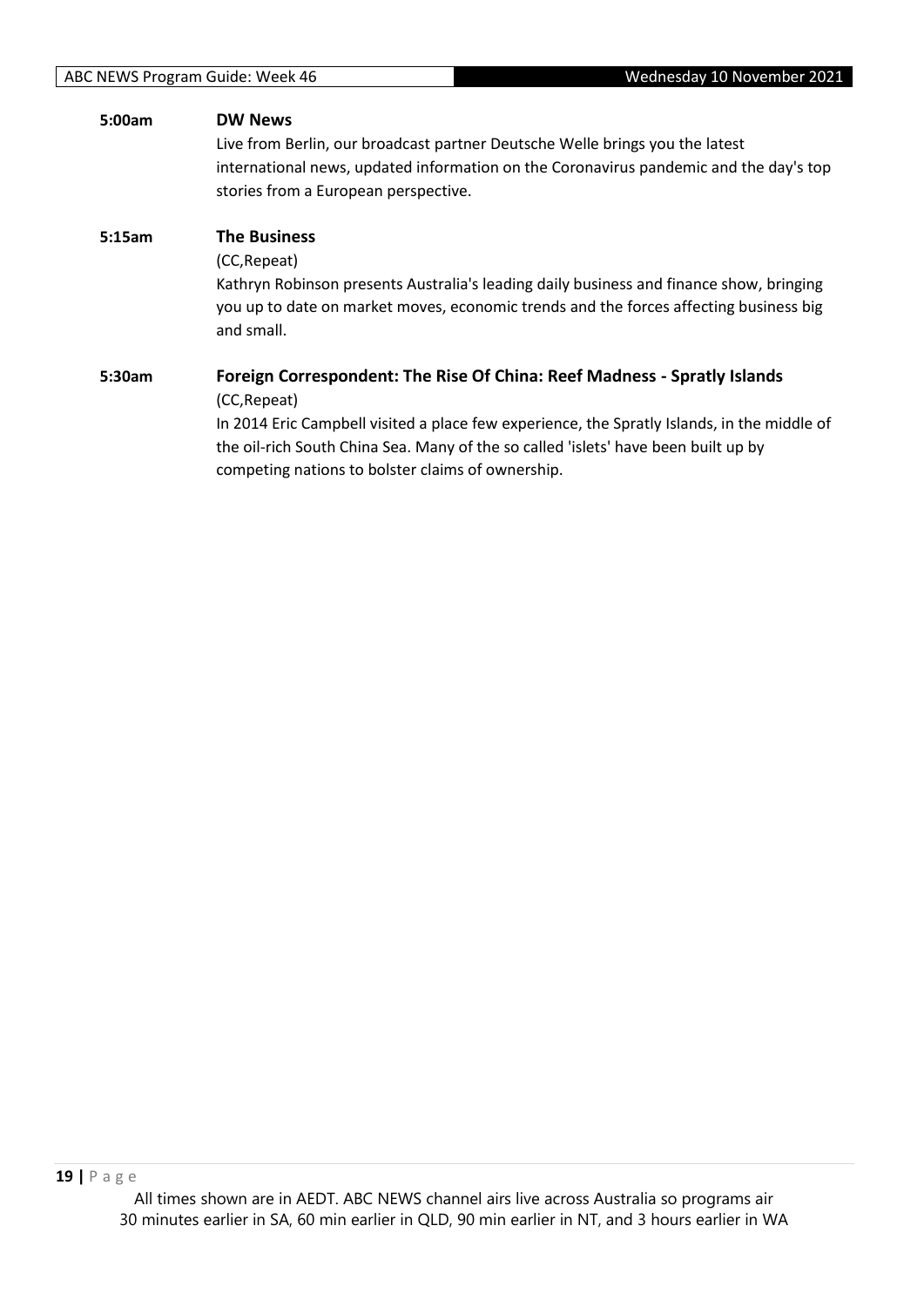# **Thursday, 11 November 2021**

| 6:00am  | <b>News Breakfast</b><br>(CC)                                                                                                                                                                                                                                      |
|---------|--------------------------------------------------------------------------------------------------------------------------------------------------------------------------------------------------------------------------------------------------------------------|
| 9:00am  | <b>ABC News Mornings</b><br>(CC)                                                                                                                                                                                                                                   |
| 10:45am | <b>Remembrance Day Memorial Service</b><br>(CC)                                                                                                                                                                                                                    |
| 11:35am | <b>ABC News Mornings</b><br>(CC)                                                                                                                                                                                                                                   |
| 12:00pm | <b>ABC News At Noon</b><br>(CC)                                                                                                                                                                                                                                    |
| 3:00pm  | <b>ABC News Afternoons</b><br>(CC)                                                                                                                                                                                                                                 |
| 4:00pm  | <b>Afternoon Briefing</b><br>(CC)                                                                                                                                                                                                                                  |
| 5:00pm  | <b>ABC News Hour</b>                                                                                                                                                                                                                                               |
| 6:00pm  | <b>ABC Evening News</b><br>(CC)<br>Karina Carvalho brings you the day's top stories, breaking news, rolling coverage of<br>major events and the latest local and international reporting from Australia's most<br>respected journalists and experts.               |
| 7:00pm  | <b>ABC National News</b><br>Australians turn to ABC News when news breaks at home or abroad. Karina Carvalho<br>presents the day's top stories, latest news and information, exclusive investigations and<br>reports from respected journalists across the nation. |
| 8:00pm  | <b>ABC News Tonight</b><br>Karina Carvalho brings you a clearer picture of the day's top stories with local, national<br>and global news reports. Australia's most trusted news source has the issues and events<br>covered from all angles to keep you in touch.  |
| 8:45pm  | <b>The Business</b><br>(CC)<br>Australia's leading daily business and finance show, bringing you up to date on market<br>moves, economic trends and the forces affecting business big and small. Presented by<br>Alicia Barry.                                     |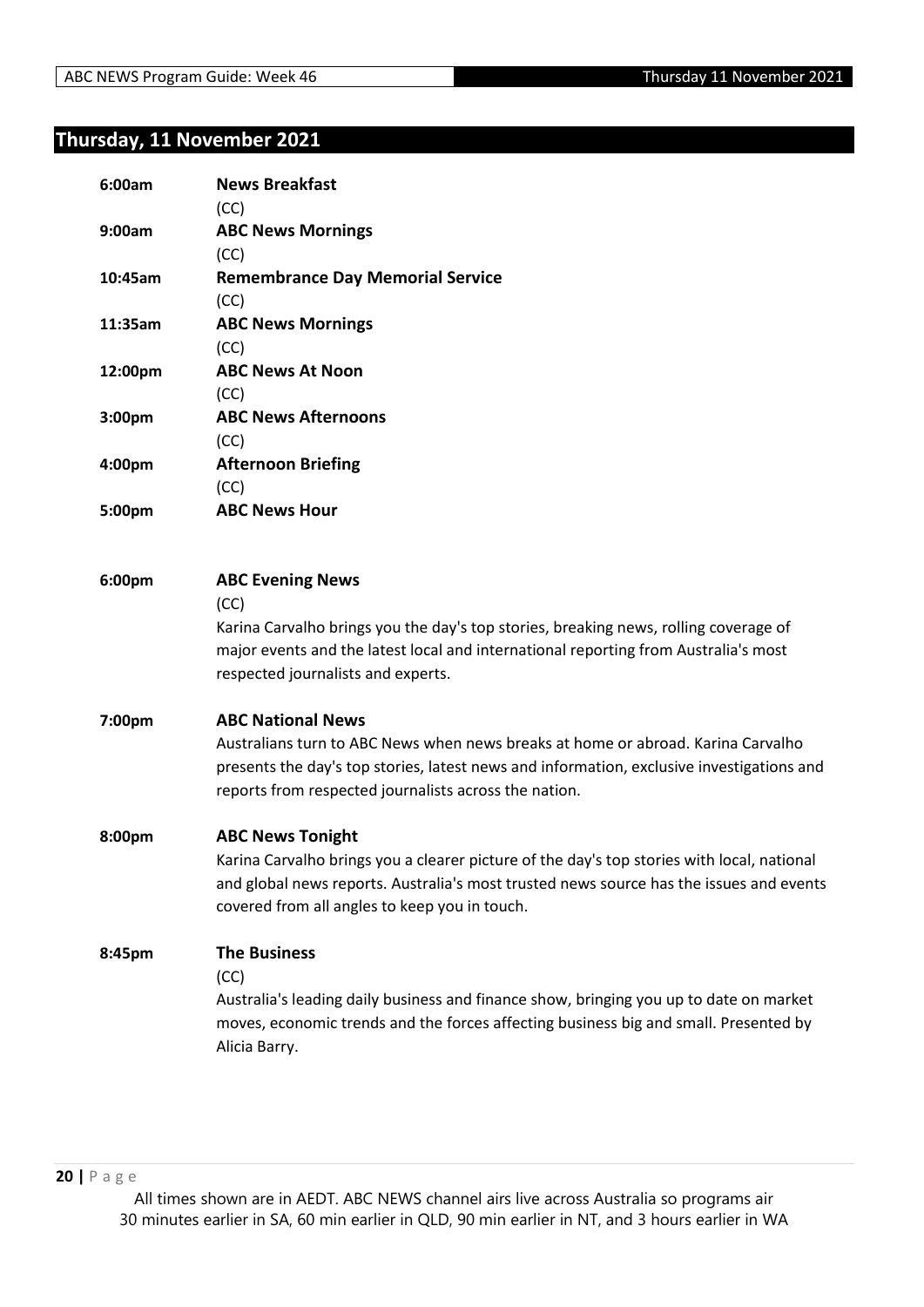| 9:00pm  | <b>ABC Nightly News</b><br>Know the latest on the day's top stories, breaking news and the issues and events that<br>matter to you. Yvonne Yong brings you updated information from our unrivalled network<br>of reporters across Australia and around the globe.                                                  |
|---------|--------------------------------------------------------------------------------------------------------------------------------------------------------------------------------------------------------------------------------------------------------------------------------------------------------------------|
| 9:30pm  | 7.30<br>(CC, Repeat)<br>Australia's leading nightly public affairs program, bringing you more exclusive<br>investigations and real life stories of extraordinary Australians. Plus a unique perspective<br>on the issues of the day. Presented by Leigh Sales.                                                     |
| 10:00pm | <b>The World</b><br>(CC)<br>Know what's going on in our world. Beverley O'Connor presents the latest international<br>news and a complete look at today's events with reports from ABC News correspondents<br>and interviews with experts, commentators and guests.                                                |
| 11:00pm | <b>ABC News Update</b><br>The headlines from ABC News, updating you on the day's top stories from across<br>Australia and around the world.                                                                                                                                                                        |
| 11:00pm | <b>The Drum</b><br>(CC, Repeat)<br>Ellen Fanning and Julia Baird host smart and respectful conversations about the issues<br>impacting people's lives in the show that values expertise above opinions.                                                                                                            |
| 12:00am | <b>ABC Late News</b><br>End your day informed and up-to-date. Michael Tetlow presents ABC Late News from<br>Perth, bringing you detailed coverage of the day's top stories, trusted analysis and new<br>details on the issues and events that shaped our day.                                                      |
| 12:30am | Foreign Correspondent: The Rise Of China: Tales Of A City<br>(CC, Repeat)<br>What do China's own people think about where their country is going? What do they<br>make of Xi Jinping, his economic reforms and his quashing of dissent? In 2015 Stephen<br>McDonell asked seven people in the old capital Nanjing. |
| 1:00am  | <b>ABC Late News</b><br>(CC)<br>End your day informed and up-to-date. Michael Tetlow presents ABC Late News from<br>Perth, bringing you detailed coverage of the day's top stories, trusted analysis and new<br>details on the issues and events that shaped our day.                                              |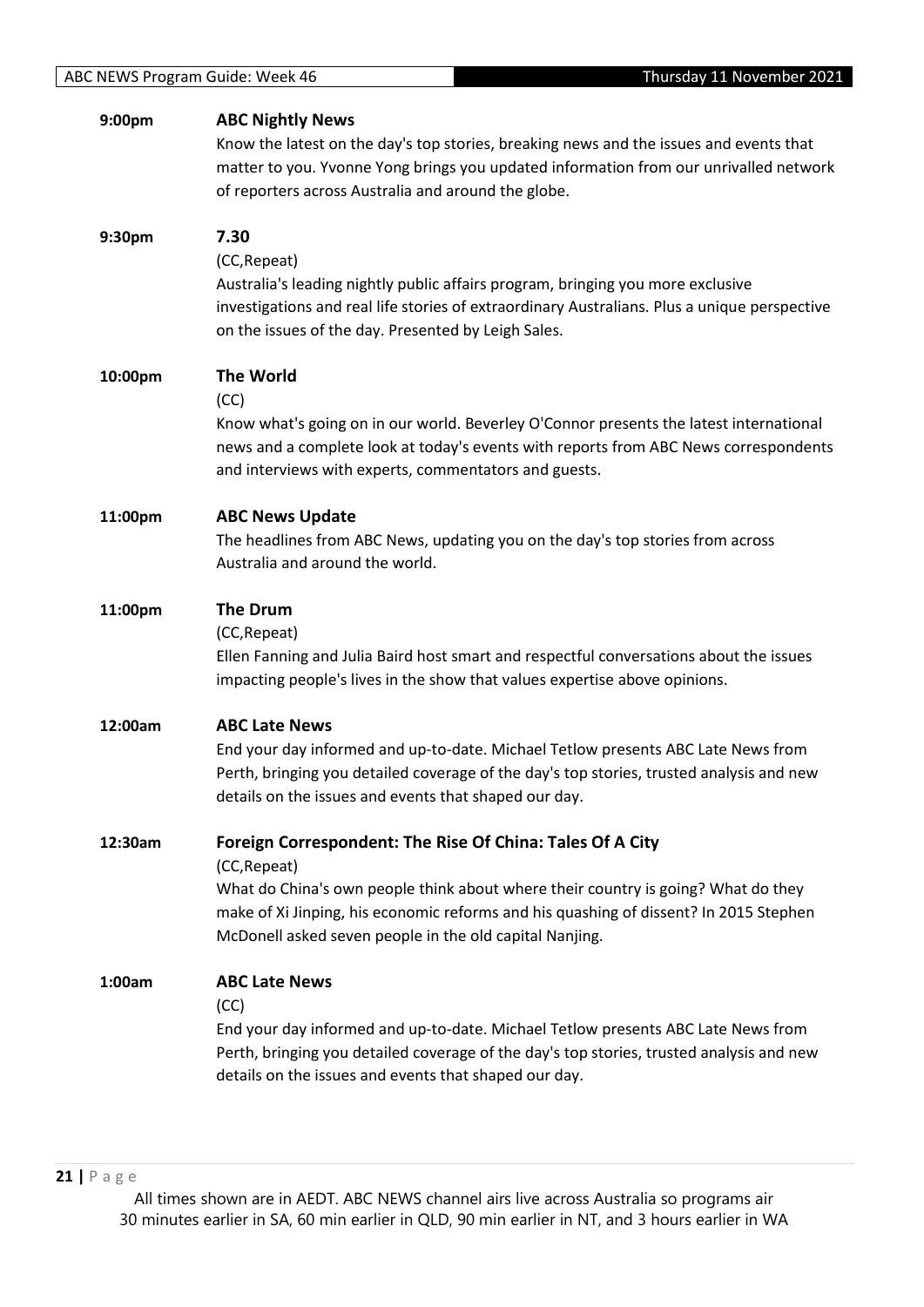| 1:15am | <b>The Business</b>                                                                                                                                                                                                                                                         |
|--------|-----------------------------------------------------------------------------------------------------------------------------------------------------------------------------------------------------------------------------------------------------------------------------|
|        | (CC, Repeat)<br>Australia's leading daily business and finance show, bringing you up to date on market<br>moves, economic trends and the forces affecting business big and small. Presented by<br>Alicia Barry.                                                             |
| 1:30am | 7.30<br>(CC, Repeat)<br>Australia's leading nightly public affairs program, bringing you more exclusive<br>investigations and real life stories of extraordinary Australians. Plus a unique perspective<br>on the issues of the day. Presented by Leigh Sales.              |
| 2:00am | <b>DW News</b><br>Live from Berlin, our broadcast partner Deutsche Welle brings you the latest<br>international news, updated information on the Coronavirus pandemic and the day's top<br>stories from a European perspective.                                             |
| 2:30am | <b>ABC News Overnight</b><br>The final word on the day's top stories, with comprehensive coverage of the key issues<br>and events plus updated information from ABC News. Presented by Michael Tetlow.                                                                      |
| 2:45am | <b>The Drum</b><br>(CC, Repeat)<br>Ellen Fanning and Julia Baird host smart and respectful conversations about the issues<br>impacting people's lives in the show that values expertise above opinions.                                                                     |
| 3:45am | <b>ABC News Overnight</b><br>(Repeat)<br>The final word on the day's top stories, with comprehensive coverage of the key issues<br>and events plus updated information from ABC News. Presented by Michael Tetlow.                                                          |
| 4:00am | <b>The World</b><br>(CC, Repeat)<br>Know what's going on in our world. Beverley O'Connor presents the latest international<br>news and a complete look at today's events with reports from ABC News correspondents<br>and interviews with experts, commentators and guests. |
| 4:55am | <b>ABC News Update</b><br>(Repeat)<br>The headlines from ABC News, updating you on the day's top stories from across<br>Australia and around the world.                                                                                                                     |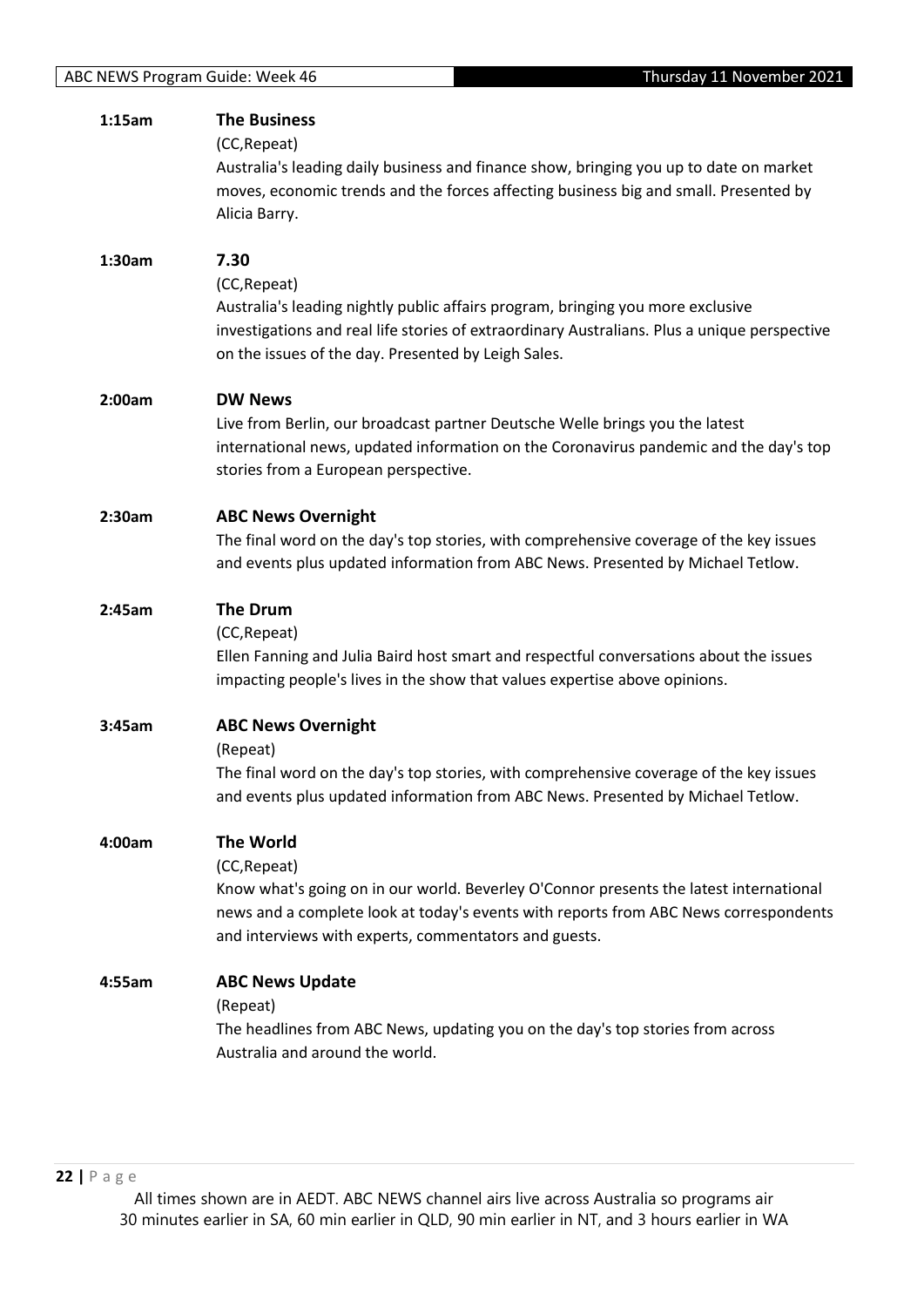| 5:00am | <b>DW News</b>                                                                         |
|--------|----------------------------------------------------------------------------------------|
|        | Live from Berlin, our broadcast partner Deutsche Welle brings you the latest           |
|        | international news, updated information on the Coronavirus pandemic and the day's top  |
|        | stories from a European perspective.                                                   |
| 5:15am | <b>The Business</b>                                                                    |
|        | (CC, Repeat)                                                                           |
|        | Australia's leading daily business and finance show, bringing you up to date on market |
|        | moves, economic trends and the forces affecting business big and small. Presented by   |
|        | Alicia Barry.                                                                          |
| 5:30am | Barrie Cassidy's One Plus One: Dr Norman Swan                                          |
|        | (CC, Repeat)                                                                           |
|        | Dr Norman Swan is one of Australia's most respected and recognisable voices during the |
|        | COVID-19 pandemic. In May 2020 he spoke to Barrie about the response to the crisis and |
|        | his journey from paediatrics to journalism.                                            |
|        |                                                                                        |
|        |                                                                                        |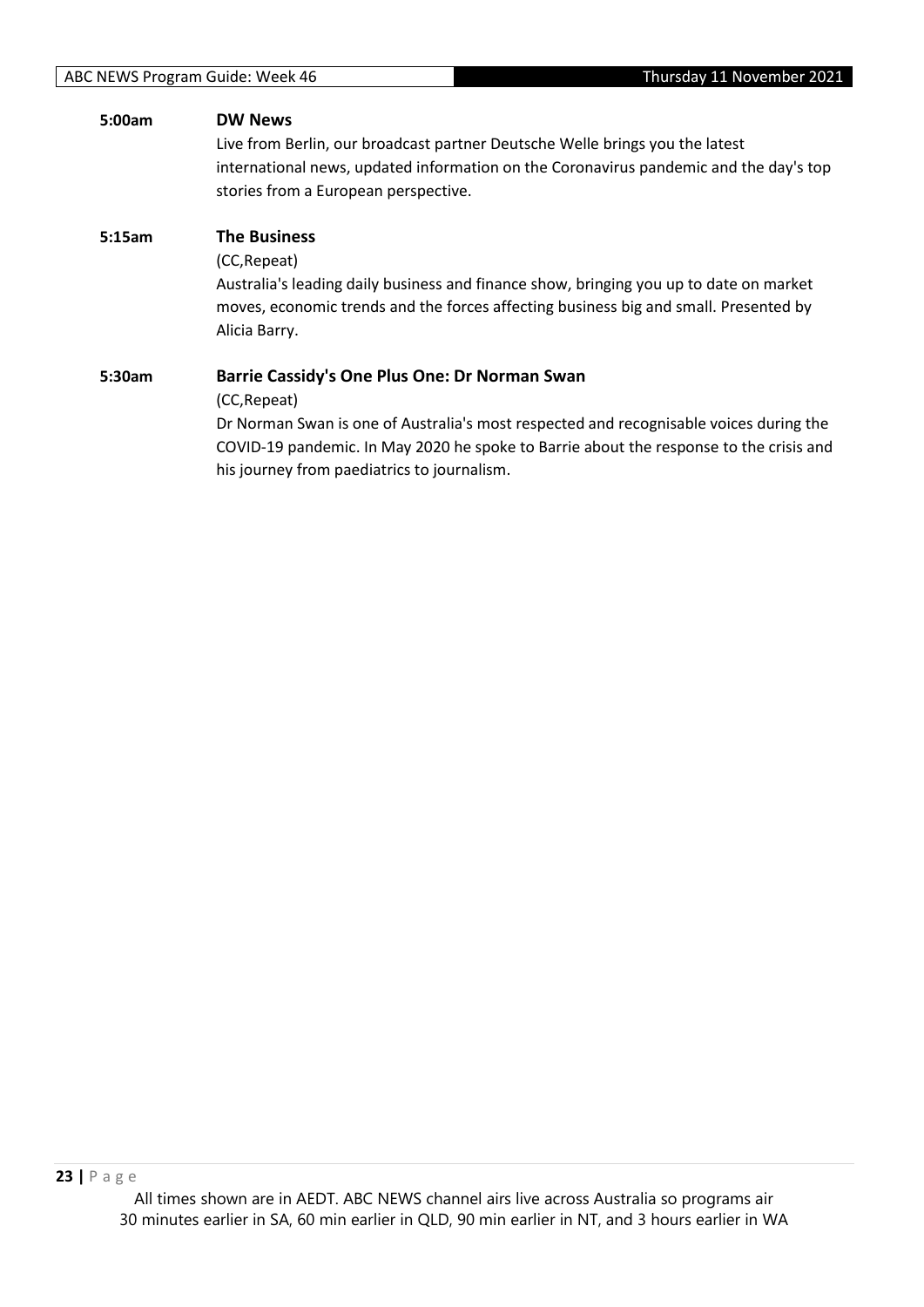# **Friday, 12 November 2021**

| 6:00am             | <b>News Breakfast</b><br>(CC)                                                                                                                                                                                                                                      |
|--------------------|--------------------------------------------------------------------------------------------------------------------------------------------------------------------------------------------------------------------------------------------------------------------|
| 9:00am             | <b>ABC News Mornings</b><br>(CC)                                                                                                                                                                                                                                   |
| 12:00pm            | <b>ABC News At Noon</b><br>(CC)                                                                                                                                                                                                                                    |
| 3:00 <sub>pm</sub> | <b>ABC News Afternoons</b><br>(CC)                                                                                                                                                                                                                                 |
| 4:00pm             | <b>Afternoon Briefing</b><br>(CC)                                                                                                                                                                                                                                  |
| 4:30pm             | <b>Friday Briefing</b>                                                                                                                                                                                                                                             |
| 5:00pm             | <b>ABC News Hour</b>                                                                                                                                                                                                                                               |
| 6:00pm             | <b>ABC Evening News</b><br>(CC)<br>Karina Carvalho brings you the day's top stories, breaking news, rolling coverage of<br>major events and the latest local and international reporting from Australia's most<br>respected journalists and experts.               |
| 7:00pm             | <b>ABC National News</b><br>Australians turn to ABC News when news breaks at home or abroad. Karina Carvalho<br>presents the day's top stories, latest news and information, exclusive investigations and<br>reports from respected journalists across the nation. |
| 7:45pm             | <b>The Vaccine</b><br>(CC)<br>Jeremy Fernandez is joined by Dr Norman Swan, Casey Briggs, medical experts and<br>health authorities to bring you everything you need to know about the rollout of the<br>COVID-19 vaccine and to answer your questions.            |
| 8:00pm             | <b>Planet America</b><br>As Americans prepare for Thanksgiving and Christmas, what will a COVID safe holiday<br>season look like this year? Chas and John bring you the latest from the US with a detailed<br>look at the issues President Biden is facing.        |
| 9:00pm             | <b>ABC Nightly News</b><br>Know the latest on the day's top stories, breaking news and the issues and events that<br>matter to you. Yvonne Yong brings you updated information from our unrivalled network<br>of reporters across Australia and around the globe.  |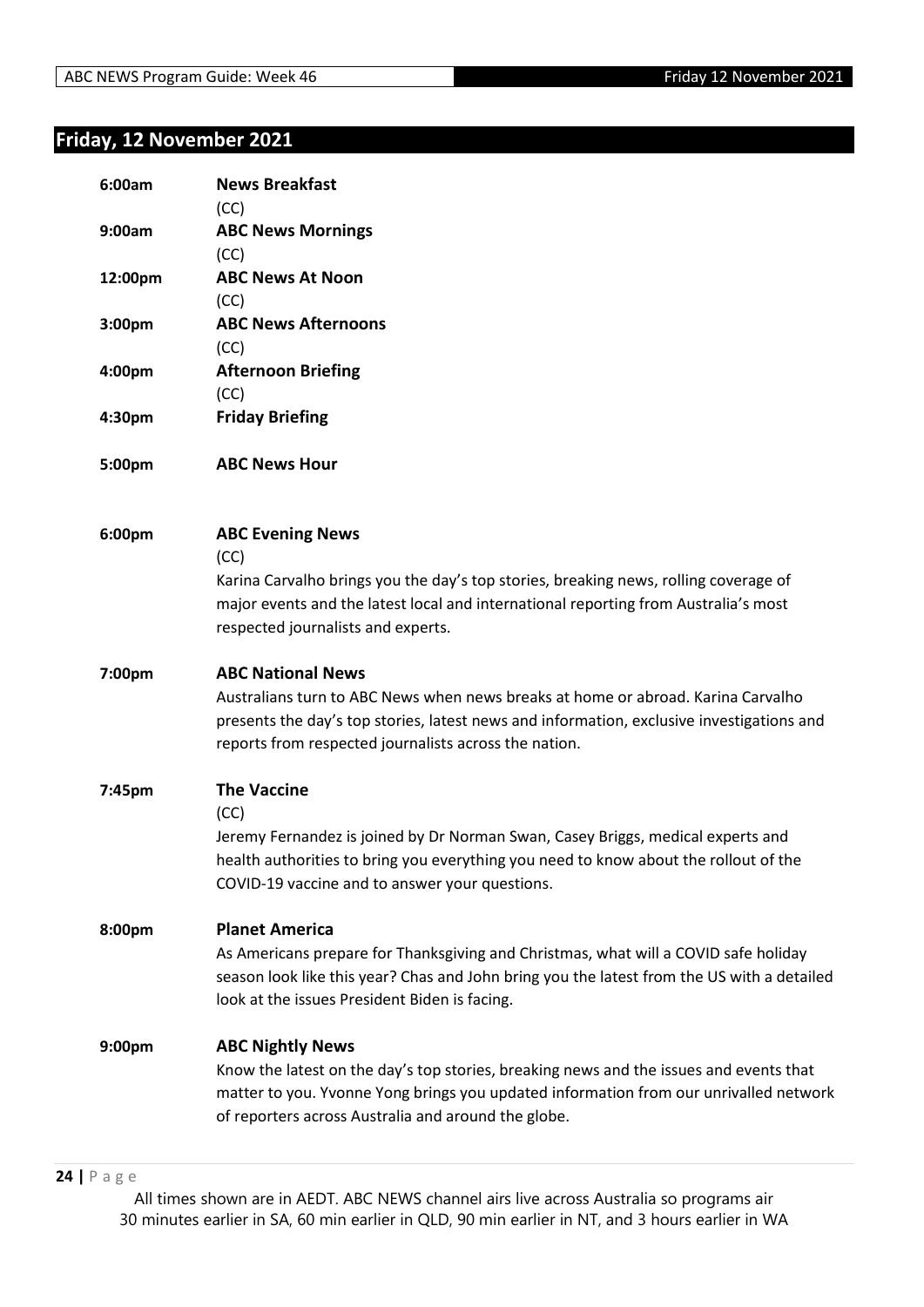#### **9:30pm Close Of Business**

Rachel Pupazzoni presents a look back over the best stories and interviews from the week on The Business, reporting on the big issues in the economy from finance, retail, small business, the markets and more.

# **10:00pm The World**

(CC)

Know what's going on in our world. Yvonne Yong presents the latest international news and a complete look at today's events with reports from ABC News correspondents and interviews with experts, commentators and guests.

#### **11:00pm ABC News Update**

The headlines from ABC News, updating you on the day's top stories from across Australia and around the world.

#### **11:00pm The Drum**

(CC,Repeat)

Ellen Fanning and Julia Baird host smart and respectful conversations about the issues impacting people's lives in the show that values expertise above opinions.

#### **12:00am ABC Late News**

End your day informed and up-to-date. Michael Tetlow presents ABC Late News from Perth, bringing you detailed coverage of the day's top stories, trusted analysis and new details on the issues and events that shaped our day.

#### **12:15am Planet America**

(CC,Repeat)

As Americans prepare for Thanksgiving and Christmas, what will a COVID safe holiday season look like this year? Chas and John bring you the latest from the US with a detailed look at the issues President Biden is facing.

#### **1:10am ABC Late News**

(CC)

End your day informed and up-to-date. Michael Tetlow presents ABC Late News from Perth, bringing you detailed coverage of the day's top stories, trusted analysis and new details on the issues and events that shaped our day.

#### **1:30am Friday Briefing**

(Repeat)

Every Friday Patricia Karvelas is joined by some of the country's leading commentators and opinion makers for a thought-provoking and illuminating look back over the week to unpick the issues and events making headlines.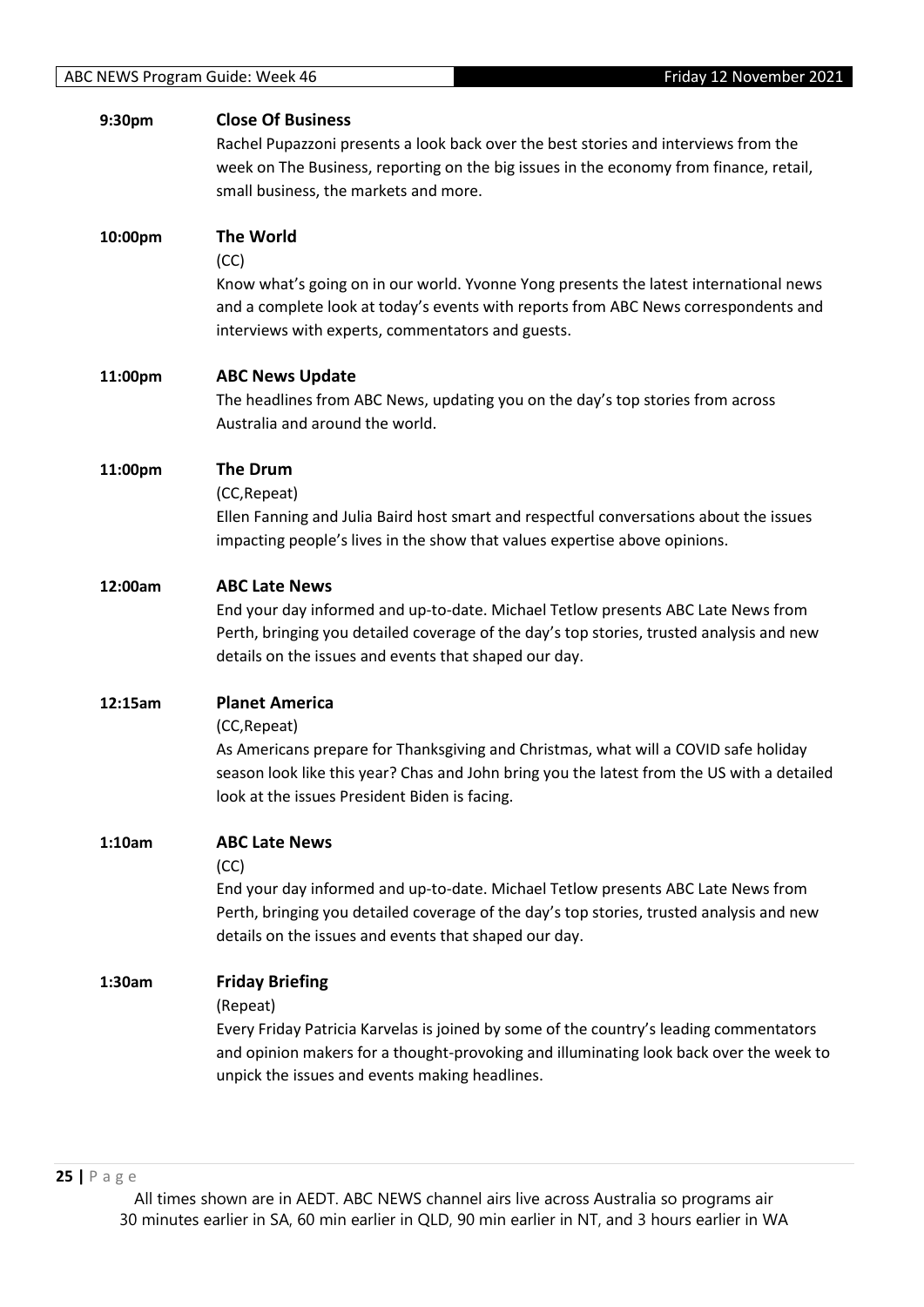| 2:00am | <b>DW News</b>                                                                                                                                                        |
|--------|-----------------------------------------------------------------------------------------------------------------------------------------------------------------------|
|        | Live from Berlin, our broadcast partner Deutsche Welle brings you the latest<br>international news, updated information on the Coronavirus pandemic and the day's top |
|        | stories from a European perspective.                                                                                                                                  |
|        |                                                                                                                                                                       |
| 2:30am | <b>The Drum</b>                                                                                                                                                       |
|        | (CC, Repeat)                                                                                                                                                          |
|        | Ellen Fanning and Julia Baird host smart and respectful conversations about the issues                                                                                |
|        | impacting people's lives in the show that values expertise above opinions.                                                                                            |
| 3:30am | <b>DW Conflict Zone</b>                                                                                                                                               |
|        | From our broadcast partner Deutsche Welle, we go face-to-face with global decision-                                                                                   |
|        | makers, seeking straight answers to straight questions, putting the spotlight on                                                                                      |
|        | controversial issues and calling the powerful to account.                                                                                                             |
| 4:00am | <b>ABC News Update</b>                                                                                                                                                |
|        | (Repeat)                                                                                                                                                              |
|        | The headlines from ABC News, updating you on the day's top stories from across                                                                                        |
|        | Australia and around the world.                                                                                                                                       |
| 4:00am | <b>The World</b>                                                                                                                                                      |
|        | (CC, Repeat)                                                                                                                                                          |
|        | Know what's going on in our world. Yvonne Yong presents the latest international news                                                                                 |
|        | and a complete look at today's events with reports from ABC News correspondents and                                                                                   |
|        | interviews with experts, commentators and guests.                                                                                                                     |
| 4:55am | <b>ABC News Update</b>                                                                                                                                                |
|        | (Repeat)                                                                                                                                                              |
|        | The headlines from ABC News, updating you on the day's top stories from across                                                                                        |
|        | Australia and around the world.                                                                                                                                       |
| 5:00am | <b>DW News</b>                                                                                                                                                        |
|        | Live from Berlin, our broadcast partner Deutsche Welle brings you the latest                                                                                          |
|        | international news, updated information on the Coronavirus pandemic and the day's top                                                                                 |
|        | stories from a European perspective.                                                                                                                                  |
| 5:15am | <b>Close Of Business</b>                                                                                                                                              |
|        | (Repeat)                                                                                                                                                              |
|        | Rachel Pupazzoni presents a look back over the best stories and interviews from the                                                                                   |
|        | week on The Business, reporting on the big issues in the economy from finance, retail,                                                                                |
|        | small business, the markets and more.                                                                                                                                 |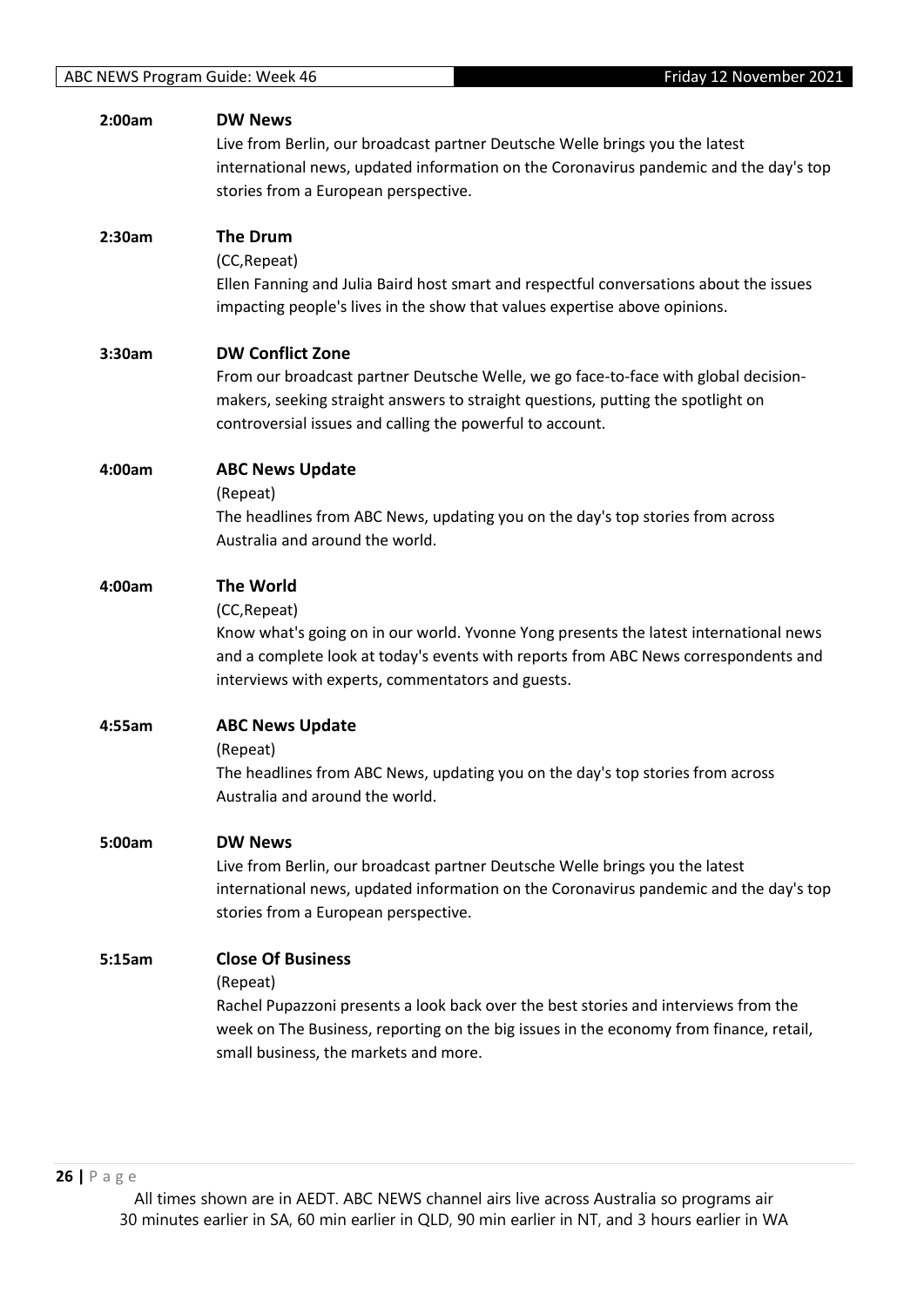#### **5:40am The Vaccine**

(CC,Repeat)

Jeremy Fernandez is joined by Dr Norman Swan, Casey Briggs, medical experts and health authorities to bring you everything you need to know about the rollout of the COVID-19 vaccine and to answer your questions.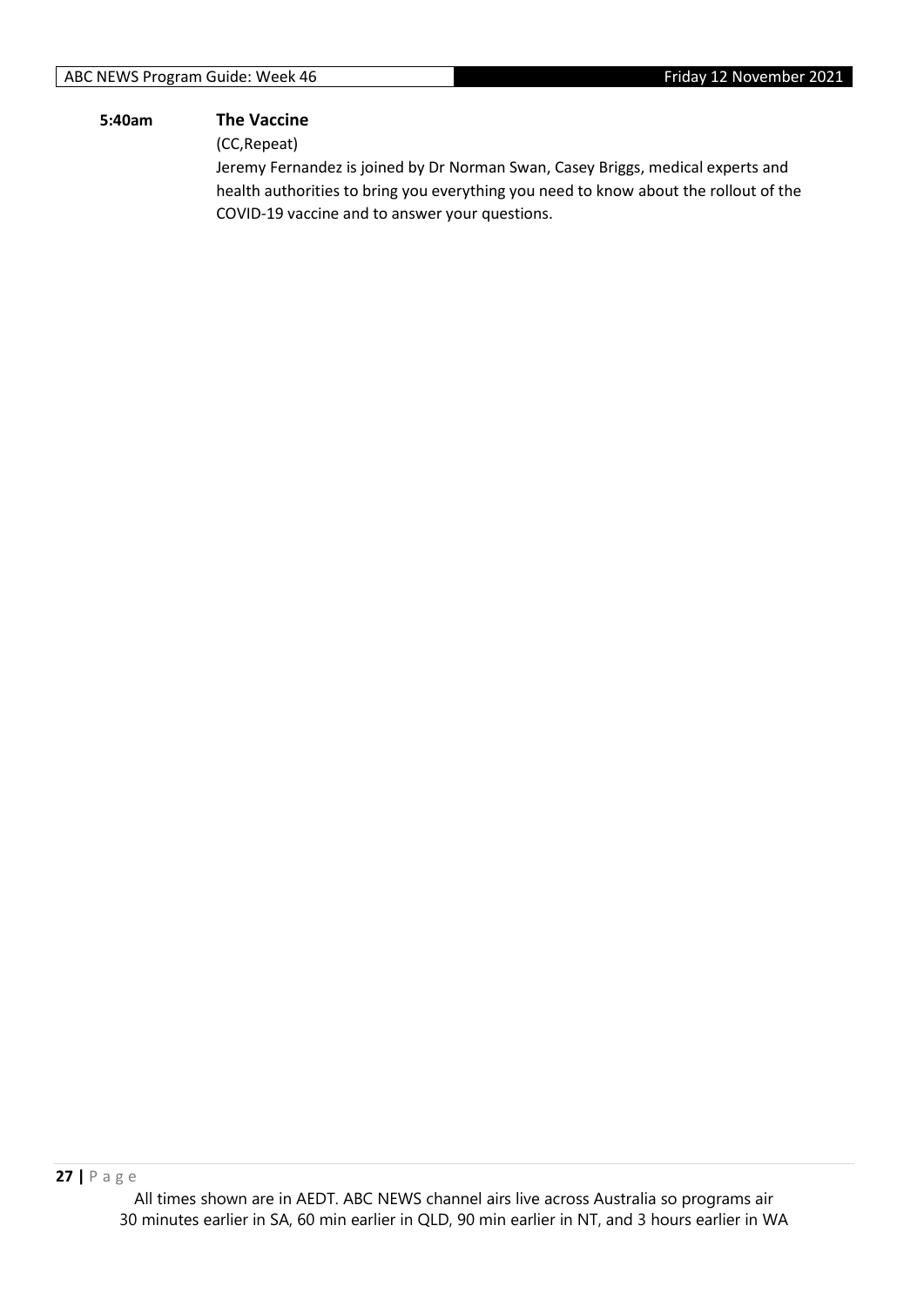# **Saturday, 13 November 2021**

| 6:00am  | <b>ABC News Update</b>                                                                      |
|---------|---------------------------------------------------------------------------------------------|
|         | The top stories from ABC News, updating you on the latest headlines and the overnight       |
|         | news from across Australia and around the world.                                            |
| 6:00am  | <b>Planet America</b>                                                                       |
|         | (CC, Repeat)                                                                                |
|         | As Americans prepare for Thanksgiving and Christmas, what will a COVID safe holiday         |
|         | season look like this year? Chas and John bring you the latest from the US with a detailed  |
|         | look at the issues President Biden is facing.                                               |
|         |                                                                                             |
| 7:00am  | <b>Weekend Breakfast</b>                                                                    |
|         | (CC)                                                                                        |
|         | Start your weekend informed and fully up-to-date as Johanna Nicholson and Fauziah           |
|         | Ibrahim bring you the latest news, in-depth analysis, politics, interviews, weather,        |
|         | culture and global affairs. Plus sport with Jared Coote.                                    |
|         |                                                                                             |
| 11:00am | <b>ABC News</b>                                                                             |
|         | (CC)                                                                                        |
|         | Miriam Corowa presents the latest from ABC News, following today's top stories and          |
|         | coverage of events as they unfold. Plus original reporting, expert analysis and all the     |
|         | updated news, sport, weather and information you need.                                      |
|         |                                                                                             |
| 11:30am | The World This Week                                                                         |
|         | (CC)<br>Beverley O'Connor presents the week's best international stories from an Australian |
|         | perspective, as seen by ABC News reporters posted in Europe, North America, the             |
|         | Middle East, North Asia, South Asia and the Pacific.                                        |
|         |                                                                                             |
| 12:00pm | <b>ABC News</b>                                                                             |
|         | (CC)                                                                                        |
|         | Miriam Corowa presents the latest from ABC News, following today's top stories and          |
|         | coverage of events as they unfold. Plus original reporting, expert analysis and all the     |
|         | updated news, sport, weather and information you need.                                      |
|         |                                                                                             |
| 12:30pm | <b>ABC News Regional</b>                                                                    |
|         | (CC)                                                                                        |
|         | The ABC's network of reporters across Australia bring you a closer look at what's making    |
|         | headlines in regional and rural Australia, uncovering the news, views and what's really     |
|         | going on outside the big cities.                                                            |
|         |                                                                                             |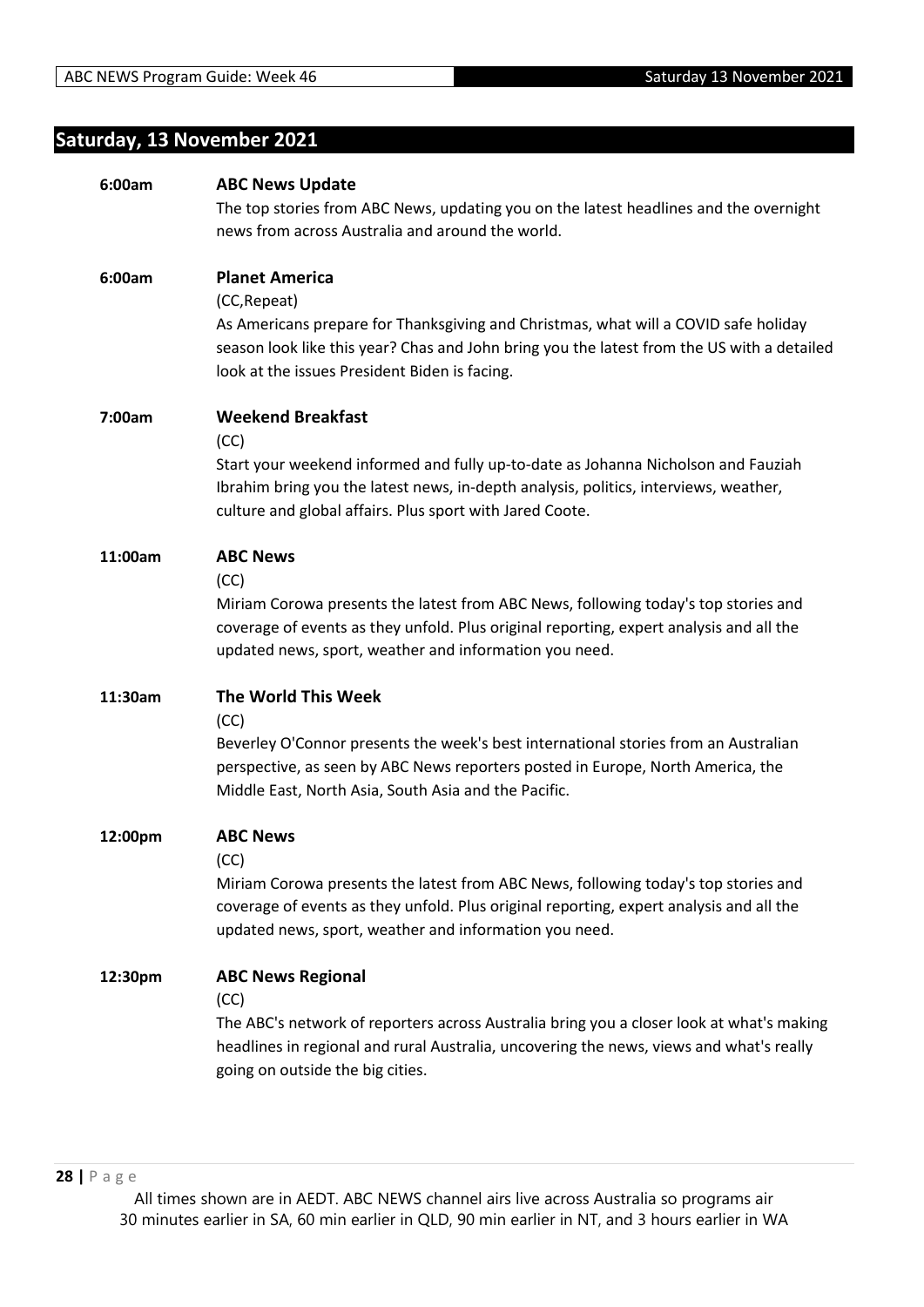| 1:00pm | <b>ABC News</b>                                                                                                                                   |
|--------|---------------------------------------------------------------------------------------------------------------------------------------------------|
|        | (CC)                                                                                                                                              |
|        | Miriam Corowa presents the latest from ABC News, following today's top stories and                                                                |
|        | coverage of events as they unfold. Plus original reporting, expert analysis and all the                                                           |
|        | updated news, sport, weather and information you need.                                                                                            |
|        |                                                                                                                                                   |
| 1:05pm | <b>Planet America</b>                                                                                                                             |
|        | (CC, Repeat)                                                                                                                                      |
|        | As Americans prepare for Thanksgiving and Christmas, what will a COVID safe holiday                                                               |
|        | season look like this year? Chas and John bring you the latest from the US with a detailed                                                        |
|        |                                                                                                                                                   |
|        | look at the issues President Biden is facing.                                                                                                     |
| 2:00pm | <b>ABC News</b>                                                                                                                                   |
|        | Miriam Corowa presents the latest from ABC News, following today's top stories and                                                                |
|        | coverage of events as they unfold. Plus original reporting, expert analysis and all the                                                           |
|        | updated news, sport, weather and information you need.                                                                                            |
|        |                                                                                                                                                   |
| 2:30pm | Landline                                                                                                                                          |
|        | (CC, Repeat)                                                                                                                                      |
|        | For 30 years Landline has been telling stories from the paddock to plate, covering crops,                                                         |
|        | climate, controversies and the characters of rural Australia. Connecting the city to the                                                          |
|        | country since 1991. Presented by Pip Courtney.                                                                                                    |
|        |                                                                                                                                                   |
| 3:00pm | <b>ABC News</b>                                                                                                                                   |
|        | (CC)                                                                                                                                              |
|        |                                                                                                                                                   |
|        | Miriam Corowa presents the latest from ABC News, following today's top stories and                                                                |
|        |                                                                                                                                                   |
|        | coverage of events as they unfold. Plus original reporting, expert analysis and all the<br>updated news, sport, weather and information you need. |
|        |                                                                                                                                                   |
| 3:30pm | Foreign Correspondent: Homage To Barcelona                                                                                                        |
|        | (CC, Repeat)                                                                                                                                      |
|        | Reporter Eric Campbell was living in Barcelona when the Spanish state cracked down on                                                             |
|        | its 2017 independence vote, clubbing voters and firing rubber bullets. He explores how                                                            |
|        | this cultural capital suddenly became a warzone.                                                                                                  |
|        |                                                                                                                                                   |
| 4:00pm | <b>ABC News</b>                                                                                                                                   |
|        | Miriam Corowa presents the latest from ABC News, following today's top stories and                                                                |
|        | coverage of events as they unfold. Plus original reporting, expert analysis and all the                                                           |
|        | updated news, sport, weather and information you need.                                                                                            |
|        |                                                                                                                                                   |
| 4:30pm | Q+A Highlights                                                                                                                                    |
|        | (CC)                                                                                                                                              |
|        | The show that puts you at the centre of the conversation. The highlights of Q+A as hosts                                                          |
|        | Virginia Trioli, David Speers and Stan Grant are joined by a panel with diverse opinions to<br>cover the topics that have everyone talking.       |

#### **29 |** P a g e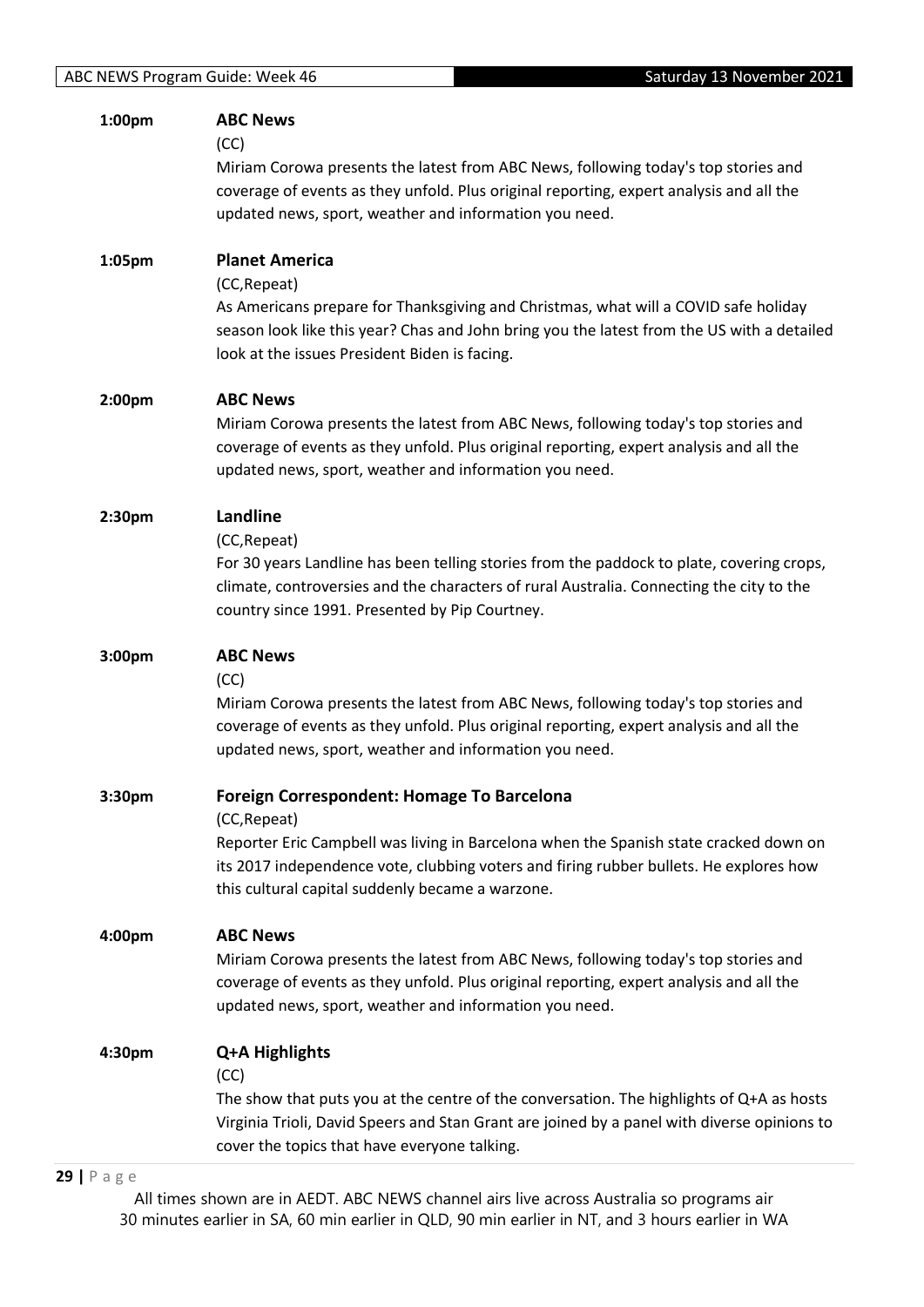| 5:00pm | <b>ABC News</b><br>Miriam Corowa presents the latest from ABC News, following today's top stories and                                                                             |
|--------|-----------------------------------------------------------------------------------------------------------------------------------------------------------------------------------|
|        | coverage of events as they unfold. Plus original reporting, expert analysis and all the                                                                                           |
|        | updated news, sport, weather and information you need.                                                                                                                            |
| 5:05pm | <b>Planet America</b>                                                                                                                                                             |
|        | (CC, Repeat)                                                                                                                                                                      |
|        | As Americans prepare for Thanksgiving and Christmas, what will a COVID safe holiday<br>season look like this year? Chas and John bring you the latest from the US with a detailed |
|        | look at the issues President Biden is facing.                                                                                                                                     |
| 6:00pm | <b>ABC Evening News</b>                                                                                                                                                           |
|        | Live across Australia, the latest from ABC News, following today's top stories and live                                                                                           |
|        | coverage of events as they unfold. Plus comprehensive analysis, context and original<br>investigations from ABC reporters around the world.                                       |
| 6:30pm | <b>ABC News Regional</b>                                                                                                                                                          |
|        | (CC, Repeat)                                                                                                                                                                      |
|        | The ABC's network of reporters across Australia bring you a closer look at what's making                                                                                          |
|        | headlines in regional and rural Australia, uncovering the news, views and what's really<br>going on outside the big cities.                                                       |
|        |                                                                                                                                                                                   |
| 7:00pm | <b>ABC National News</b>                                                                                                                                                          |
|        | The top stories from ABC News and a complete summary of the day's events with                                                                                                     |
|        | reports from the scene and accurate analysis. Plus the latest sport and weather.                                                                                                  |
| 7:30pm | <b>Australian Story</b>                                                                                                                                                           |
|        | (CC,AD, Repeat)                                                                                                                                                                   |
|        | Putting the 'real' back into reality TV, the award-winning series with no narrator and no                                                                                         |
|        | agendas, just authentic stories told in people's own words. For 25 years we have been<br>telling the stories of extraordinary Australians.                                        |
| 8:00pm | <b>ABC News Tonight</b>                                                                                                                                                           |
|        | The top stories from ABC News and a complete summary of the day's events with                                                                                                     |
|        | reports from the scene and accurate analysis. Plus the latest sport and weather.                                                                                                  |
| 8:10pm | <b>Four Corners</b>                                                                                                                                                               |
|        | (CC,AD, Repeat) Final                                                                                                                                                             |
|        | Holding power to account for 60 Years, Four Corners continues to expose scandals,                                                                                                 |
|        | trigger inquiries, lead the debate and confront the issues that matter. Australia's premier<br>investigative journalism program. (Final for 2021)                                 |
|        |                                                                                                                                                                                   |
|        |                                                                                                                                                                                   |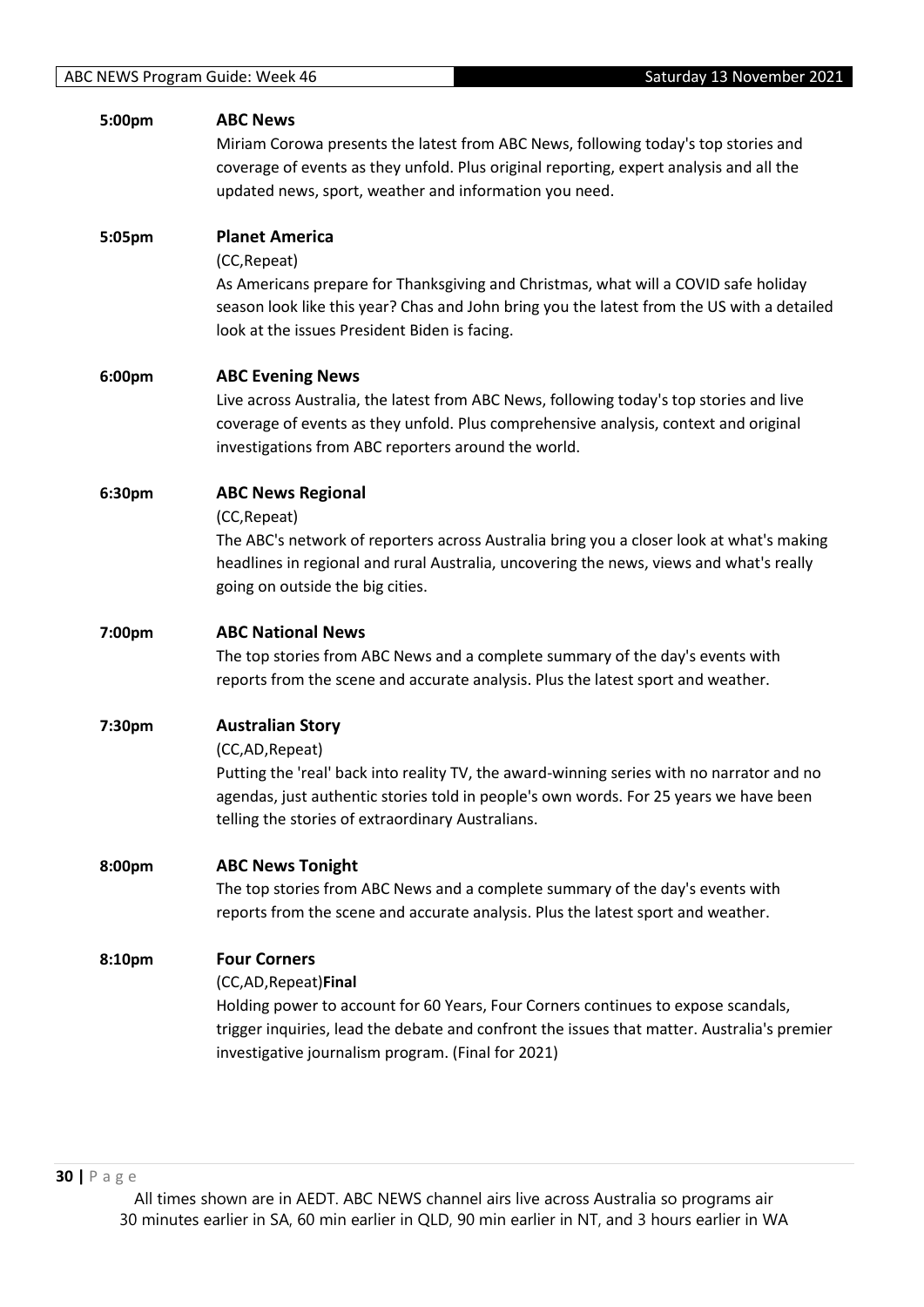#### **9:00pm ABC Nightly News**

Live across Australia, the latest from ABC News, following today's top stories and live coverage of events as they unfold. Plus comprehensive analysis, context and original investigations from ABC reporters around the world.

#### **9:30pm Movin' To The Country: Limestone Coast, SA**

(CC,AD,Repeat,G)

On SA's Limestone Coast, Craig heads to a non-conformist winery, Kristy meets a couple who traded in a life of luxury yachts to hang out with camels and Halina explores a clever approach to tackling plastic waste.

#### **10:00pm ABC News Weekend**

Live across Australia, the latest from ABC News, following today's top stories and live coverage of events as they unfold. Plus comprehensive analysis, context and original investigations from ABC reporters around the world.

#### **10:30pm The World This Week**

(CC,Repeat)

Beverley O'Connor presents the week's best international stories from an Australian perspective, as seen by ABC News reporters posted in Europe, North America, the Middle East, North Asia, South Asia and the Pacific.

#### **11:00pm ABC Late News**

(CC)

Live across Australia, the latest from ABC News, following today's top stories and live coverage of events as they unfold. Plus comprehensive analysis, context and original investigations from ABC reporters around the world.

# **11:30pm ABC News Regional** (CC,Repeat) The ABC's network of reporters across Australia bring you a closer look at what's making headlines in regional and rural Australia, uncovering the news, views and what's really going on outside the big cities.

## **12:00am ABC Late News**

The final word on the day's top stories, with the latest news and updated information from Australia's most trusted news source.

## **12:15am Media Watch**

(CC,Repeat,PG)

Australia's leading forum for media analysis and comment, bringing you a fearless critique of the week's journalism. Presented by Paul Barry.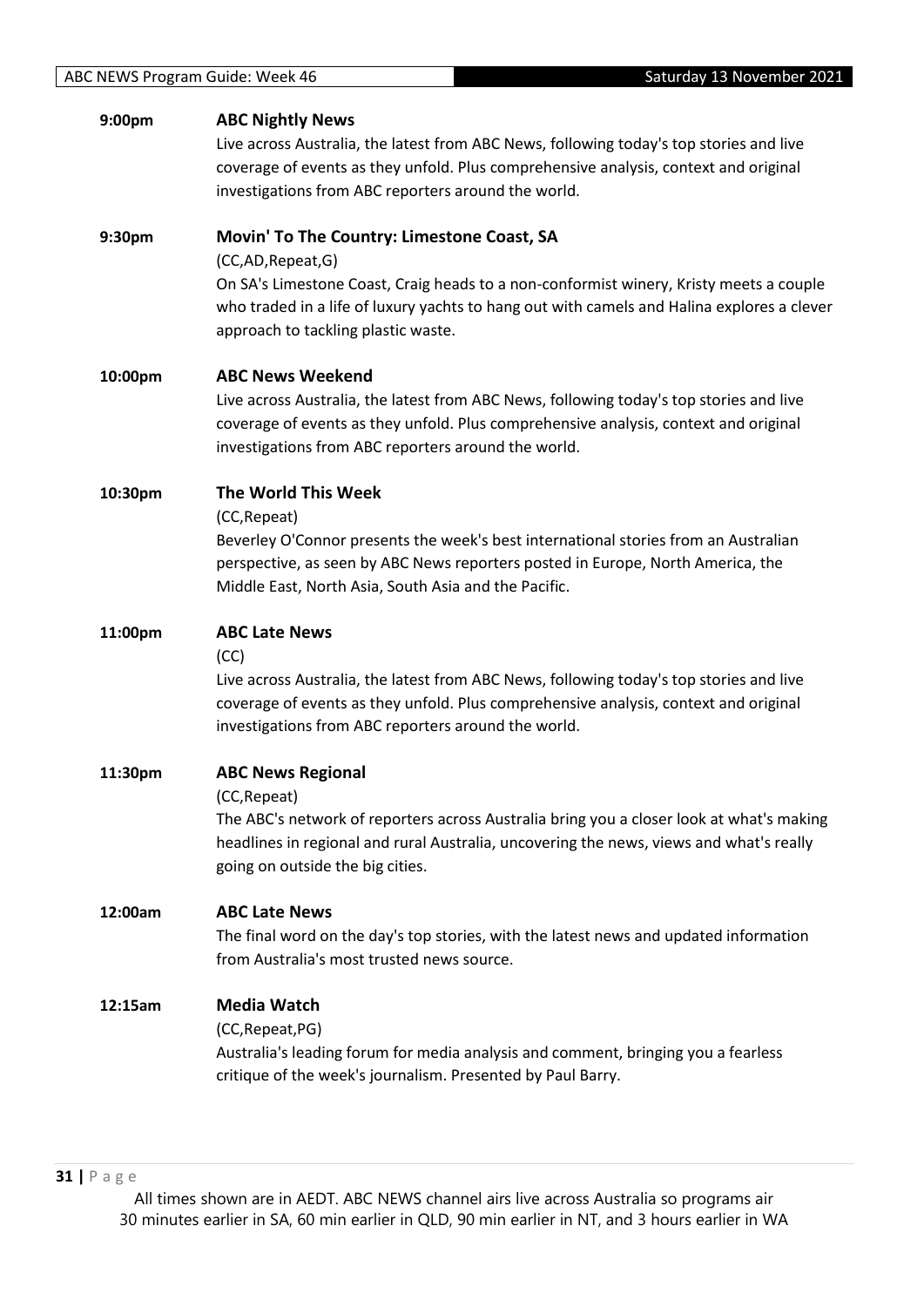| 12:30am | <b>New Normal: 12 Months On</b><br>(CC, Repeat)<br>A time capsule project where we interview people about their life experiences, fears and<br>concerns since the COVID-19 outbreak. We revisit them 12 months after we first met to<br>see how the pandemic has changed their lives. |
|---------|---------------------------------------------------------------------------------------------------------------------------------------------------------------------------------------------------------------------------------------------------------------------------------------|
| 1:00am  | <b>DW News</b><br>Live from Berlin, our broadcast partner Deutsche Welle brings you the latest<br>international news, updated information on the Coronavirus pandemic and the day's top<br>stories from a European perspective.                                                       |
| 1:15am  | <b>ABC Late News</b><br>(Repeat)<br>The final word on the day's top stories, with the latest news and updated information<br>from Australia's most trusted news source.                                                                                                               |
| 1:30am  | Landline<br>(CC, Repeat)<br>For 30 years Landline has been telling stories from the paddock to plate, covering crops,<br>climate, controversies and the characters of rural Australia. Connecting the city to the<br>country since 1991. Presented by Pip Courtney.                   |
| 2:00am  | <b>DW News</b><br>Live from Berlin, our broadcast partner Deutsche Welle brings you the latest news on the<br>Coronavirus pandemic and the day's top stories from a European perspective.                                                                                             |
| 2:15am  | <b>ABC Late News</b><br>(Repeat)<br>The final word on the day's top stories, with the latest news and updated information<br>from Australia's most trusted news source.                                                                                                               |
| 2:30am  | <b>DW Focus On Europe</b><br>From our broadcast partner Deutsche Welle, Focus On Europe puts the spotlight on<br>people and asks what drives the people of Europe - politically, socially and culturally.<br>What are their views, hopes and fears?                                   |
| 3:00am  | <b>DW News</b><br>Live from Berlin, our broadcast partner Deutsche Welle brings you the latest<br>international news, updated information on the Coronavirus pandemic and the day's top<br>stories from a European perspective.                                                       |